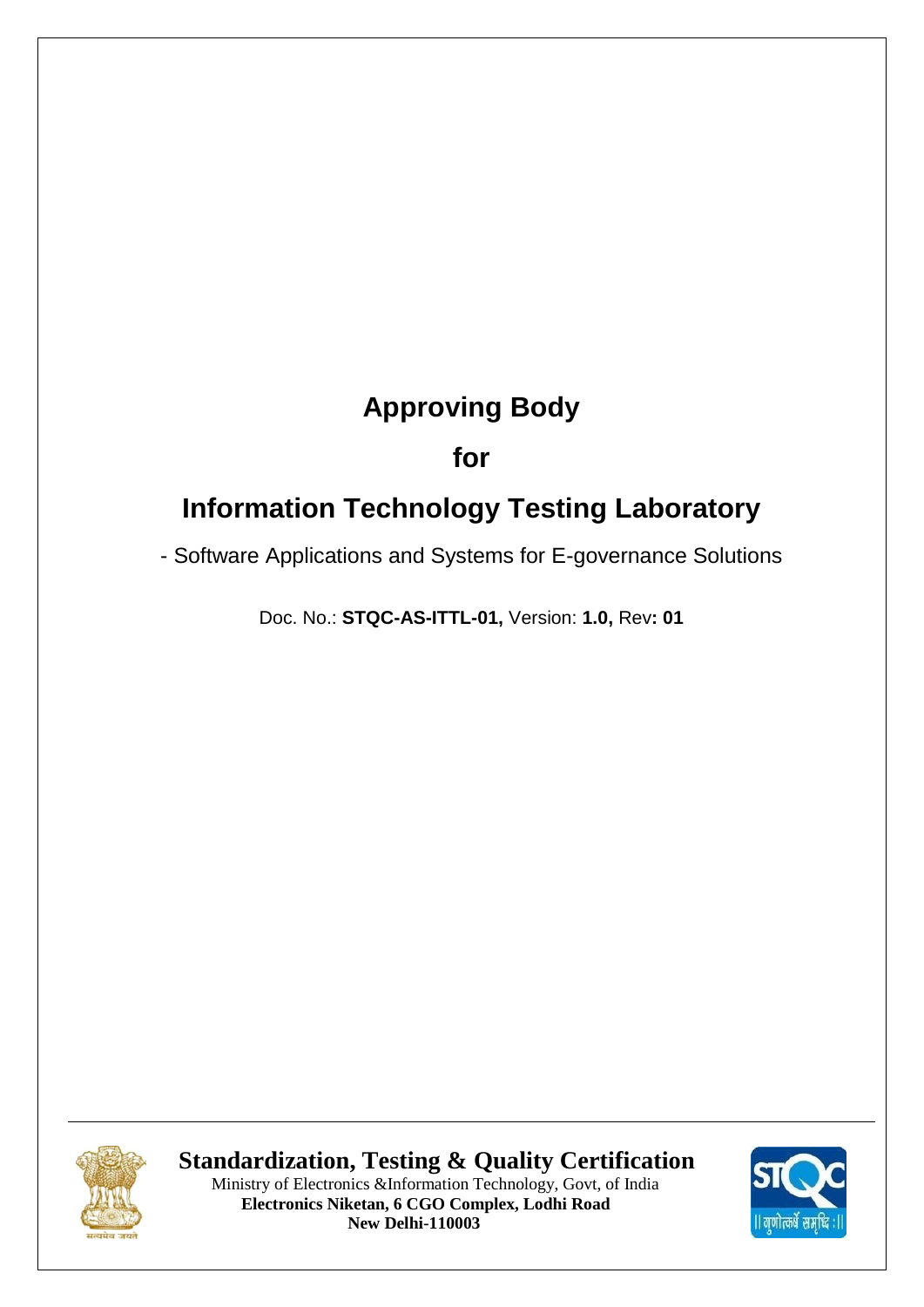# PREFACE

For strengthening "Quality eGovernance Eco-system to meet vision of NeGP, STQC initiated Conformity Assessment Activities about 6 years back. E-Governance solutions were evaluated to the requirements of RFP and contractual documents. Seven eGovernance Conformity Assessment Centers were established across the country. As of date STQC has limited capacity to cope with the volume of eGovernance solutions for State/Central Government and strategic defense projects. Hence there is need to empanel other IT Testing Laboratories including private Test houses ensuring their competencies, keep a check on their operation for independence for third party testing.

DG(STQC) has constituted a committee on 9<sup>th</sup> February, 2010 to prepare draft framework for recognizing independent Testing Laboratories and other conformity assessment bodies. The following Committee was nominated to finalize the framework –

- i. U K Nandwani, New Delhi
- ii. AlokSain, Kolkata
- iii. B S Kumar, Bangalore
- iv. Ravi Sondhi, New Delhi
- v. B Singh, Jaipur

Accordingly "Scheme for Approval of Conformity Assessment bodies for eGovernance" was developed in August 2010 & submitted to eGovernance Division of DIT. Subsequently DG, STQC constituted following committee in June, 2011 to examine the proposal –

- i. Mrs. MitaliChatterjee Chair Person
- ii. Mr. N E Prasad, Hyderabad Member
- iii. Mrs. Veena S Kamath, Bangalore Member
- iv. Mr. R Muthukumar, Chennai Member
- v. Mr. PrakashMotwani Member, Coordinator
- vi. Mr.U K Nandwani, New Delhi co-opted Member

The scope of the committee was to scrutinize the documents & come out with the recommendations on the following:

- 1. Feasibility of the scheme of recognition of Private Conformity Assessment Bodies (ITTLs)
- 2. Mode of operation
- 3. Surveillance & Monitoring of ITTLs by STQC
- 4. Plan for launching the activities with timelines
- 5. To workout Charges for approval, surveillance & monitoring activities by STQC.

The committee submitted report on  $4<sup>th</sup>$  July, 2011 and recommended for 2-stage implementation –

### Phase-1:

- a. Approval of independent Test Laboratories for Functionality Testing, Application Security Testing, Performance Testing & Network Testing.
- b. Empanelment of external auditors for assessment of Test Laboratories & for management system certifications.

| <b>Document</b> | Rules and Procedures for Operation of STQC Approving Body |                   |                    |                      |              |  |  |
|-----------------|-----------------------------------------------------------|-------------------|--------------------|----------------------|--------------|--|--|
| Doc No.         | <b>Issue No</b>                                           | <b>Issue Date</b> | <b>Revision No</b> | <b>Revision Date</b> | Page no.     |  |  |
| STOC-AS-ITTL-01 | 1.0                                                       | 20.12.2013        | 01                 | 04.04.2019           | Page 2 of 29 |  |  |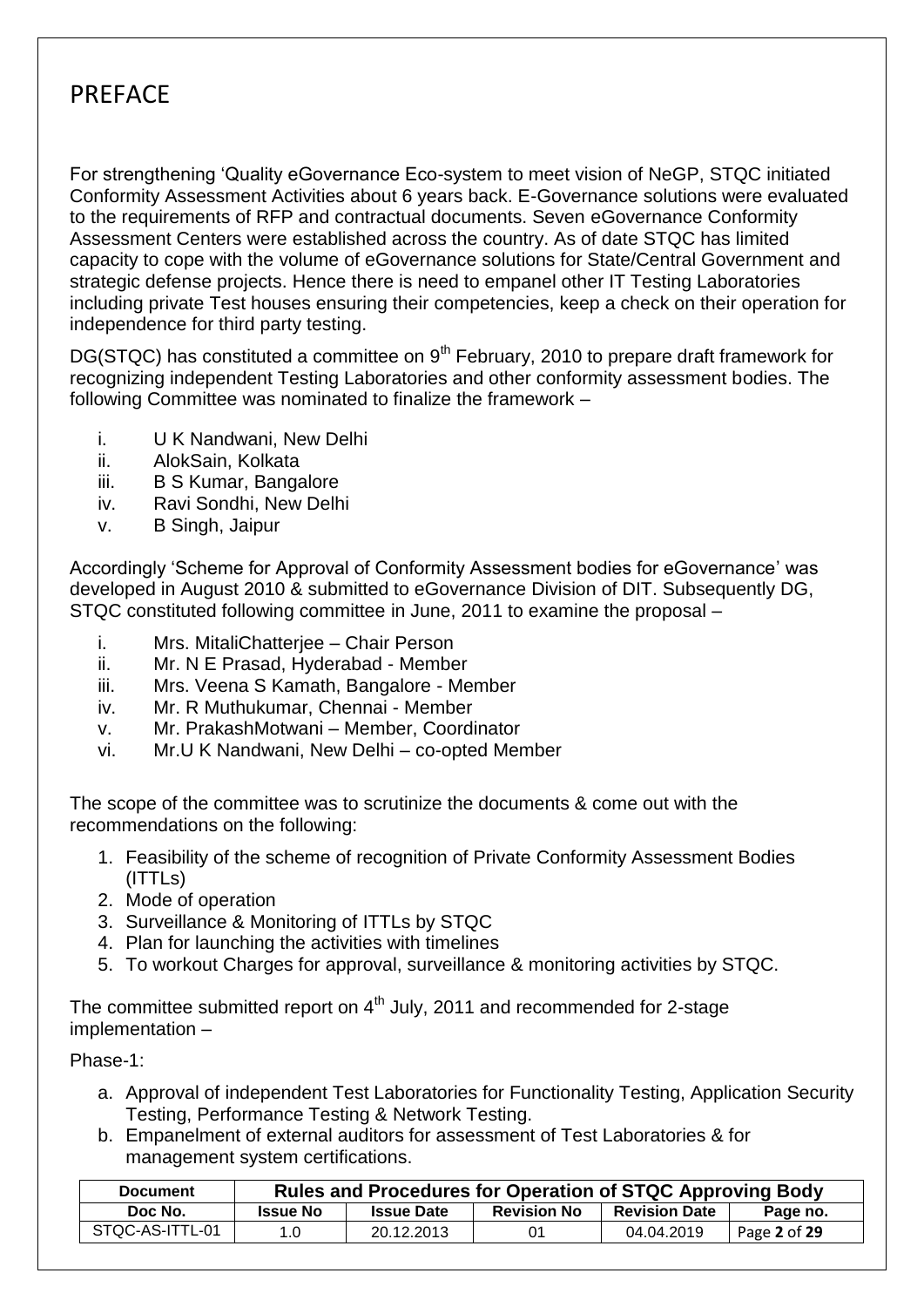Phase-II:

- a. Expanding scope of approvals based on experience of Phase-1.
- b. Empanelment of organizations providing auditing services.

The committee recommended Task Force for each of the above activities and accordingly for recognition of independent SW applications & systems testing laboratories the following Task force was constituted by DG, STQC in Jan-12:

- 1. Mrs. Veena S Kamath, Bangalore Chair Person
- 2. Mr. B S Kumar, Bangalore Member
- 3. Mr. AlokeSain, Kolkata Member
- 4. Mr. B Singh, Jaipur Member.

The Task force team met in March& April-12 & reviewed the scheme for Approval for independent test laboratories & the supplementary requirements of implementing ISO/IEc 17025:2005 to It Testing Laboratories. The scheme of Approval, the criteria document for assessment of IT testing laboratories, assessment forms are finalized, approved & formally the scheme is set for launch in February-13.

Continued efforts of all the above active members has resulted in establishing National eGovernance Conformity Assessment system for approval of independent IT Testing Laboratories with STQC Directorate as the Approving Body.

Place: New Delhi DG, STQC

Date: N E Prasad N E Prasad N E Prasad N E Prasad N E Prasad N E Prasad N E Prasad N E Prasad N E Prasad N E Prasad N E Prasad N E Prasad N E Prasad N E Prasad N E Prasad N E Prasad N E Prasad N E Prasad N E Prasad N E Pra

| <b>Document</b> | <b>Rules and Procedures for Operation of STQC Approving Body</b> |                   |                    |                      |              |  |
|-----------------|------------------------------------------------------------------|-------------------|--------------------|----------------------|--------------|--|
| Doc No.         | <b>Issue No</b>                                                  | <b>Issue Date</b> | <b>Revision No</b> | <b>Revision Date</b> | Page no.     |  |
| STQC-AS-ITTL-01 | 1.0                                                              | 20.12.2013        | 01                 | 04.04.2019           | Page 3 of 29 |  |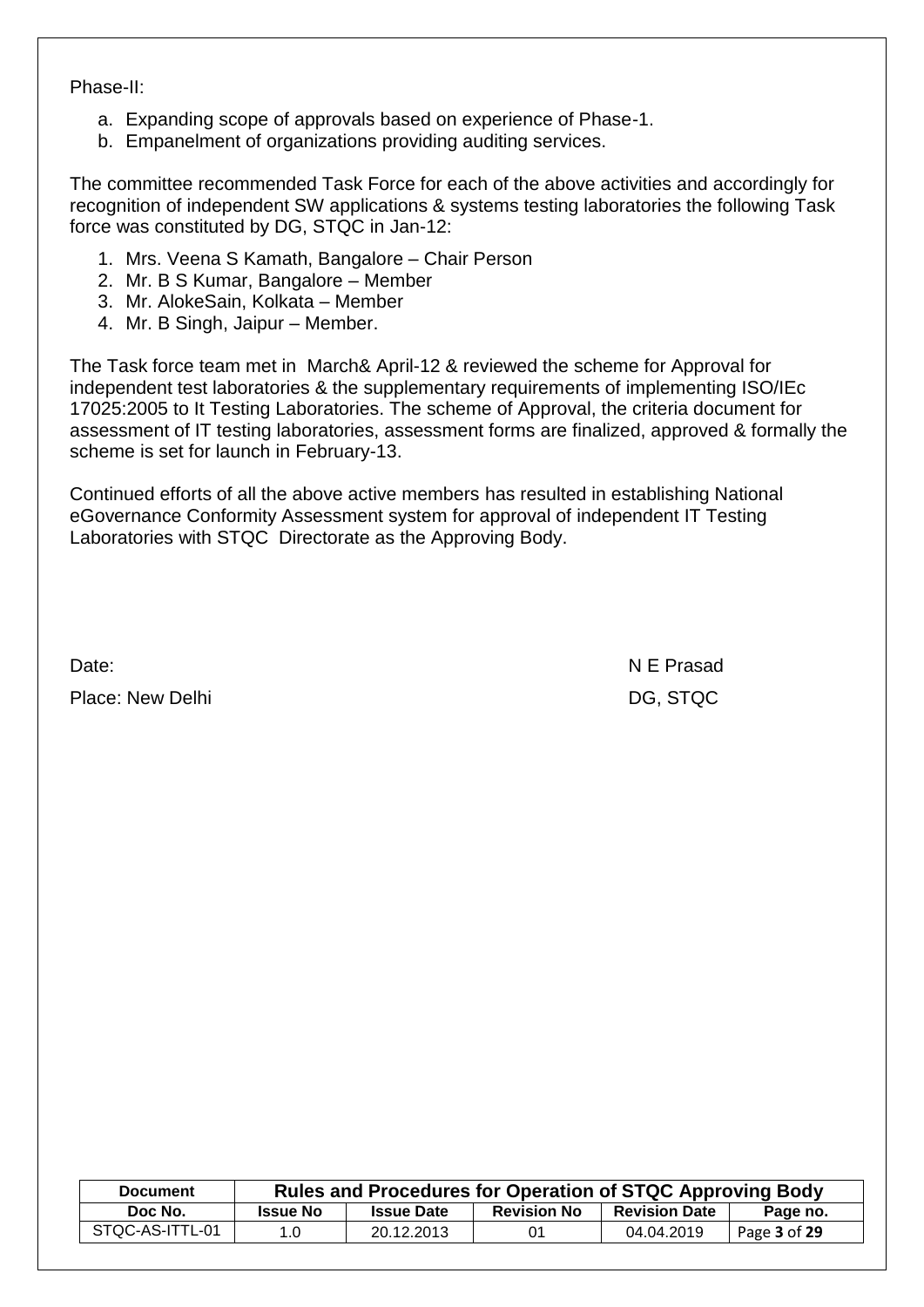# **CONTENTS**

| SI.              | <b>Details</b>                                                 |                 |  |  |
|------------------|----------------------------------------------------------------|-----------------|--|--|
| No.              |                                                                | Page no.        |  |  |
| 1                | Introduction                                                   | 6               |  |  |
| $\overline{2}$   | Scope                                                          | 6               |  |  |
| 3                | Normative references                                           | $\overline{7}$  |  |  |
| $\overline{4}$   | <b>Terms and Definitions</b>                                   | $\overline{7}$  |  |  |
| 5                | <b>Approving Body</b>                                          | 8               |  |  |
| 5.1              | <b>Legal Status</b>                                            | 9               |  |  |
| 5.2              | <b>Structure</b>                                               | 10              |  |  |
| 5.3              | Impartiality                                                   | 13              |  |  |
| 5.4              | Confidentiality                                                | 14              |  |  |
| 5.5              | Liability and financing                                        | 14              |  |  |
| 5.6              | Approval activity                                              | 14              |  |  |
| 6                | Approving Body's Management System                             | 14              |  |  |
| $\overline{6.1}$ | <b>Quality Objectives</b>                                      | $\overline{15}$ |  |  |
| 6.2              | Document control                                               | 15              |  |  |
| 6.3              | <b>Control of Records</b>                                      | 16              |  |  |
| 6.4              | Non-conformities and corrective actions                        | 16              |  |  |
| 6.5              | <b>Preventive actions</b>                                      | 16              |  |  |
| 6.6              | Internal audits                                                | 17              |  |  |
| 6.7              | Management reviews                                             | 17              |  |  |
| 6.8              | Complaints                                                     | 17              |  |  |
| $\overline{7}$   | Human resources                                                | 17              |  |  |
| $\overline{7.1}$ | Personnel associated with the approving body                   | 17              |  |  |
| 7.2              | Personnel involved in the approval process                     | 18              |  |  |
| 7.3              | Monitoring of Approval Process                                 | 18              |  |  |
| 8                | Approval process                                               | 18              |  |  |
| 8.1              | Approval criteria and information                              | 18              |  |  |
| 8.2              | Application for approval                                       | 19              |  |  |
| 8.3              | Resource review                                                | 19              |  |  |
| 8.4              | Subcontracting the assessment                                  | 19              |  |  |
| 8.5              | Preparation for assessment                                     | 19              |  |  |
| 8.6              | Document and record review                                     | 20              |  |  |
| 8.7              | On-site assessment                                             | 20              |  |  |
| 8.8              | Analysis of findings and assessment report                     | 20              |  |  |
| 8.9              | Decision-making and granting approval                          | 21              |  |  |
| 8.10             | Appeals                                                        | 21              |  |  |
| 8.11             | Reassessment and surveillance                                  | 22              |  |  |
| 8.12             | Extending accreditation                                        | 22              |  |  |
| 8.13             | Suspending withdrawing or reducing approval                    | 22              |  |  |
| 8.14             | Records on ITTLs                                               | 22              |  |  |
| 9                | Reference to approval and use of symbols                       | 23              |  |  |
| 10               | <b>Disclaimer</b>                                              | 23              |  |  |
|                  | Annexure - 1: Guidelines for Conformance Assessment Body, ITTL | 24              |  |  |
|                  | Annexure - 1: List of Approval Scheme Documents                | 29              |  |  |

| <b>Document</b> | Rules and Procedures for Operation of STQC Approving Body |                   |                    |                      |              |  |  |
|-----------------|-----------------------------------------------------------|-------------------|--------------------|----------------------|--------------|--|--|
| Doc No.         | <b>Issue No</b>                                           | <b>Issue Date</b> | <b>Revision No</b> | <b>Revision Date</b> | Page no.     |  |  |
| STQC-AS-ITTL-01 | 1.0                                                       | 20.12.2013        | 01                 | 04.04.2019           | Page 4 of 29 |  |  |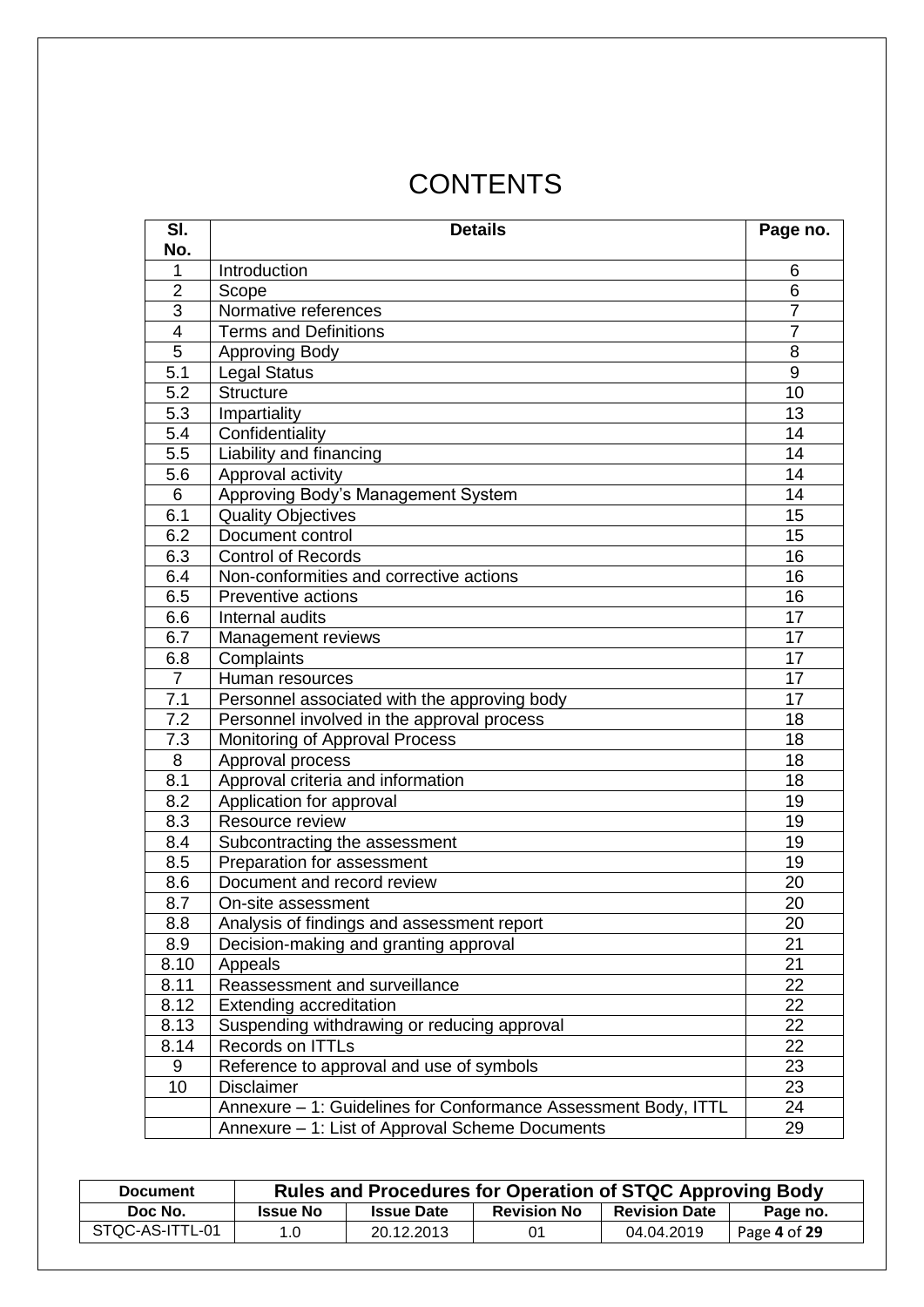| <b>Revision History</b> |                        |             |                                                                                 |  |  |  |  |
|-------------------------|------------------------|-------------|---------------------------------------------------------------------------------|--|--|--|--|
| <b>Issue Number</b>     | <b>Revision Number</b> | <b>Date</b> | <b>Details of Changes</b>                                                       |  |  |  |  |
| 1.0                     | 00                     | 20.12.2013  |                                                                                 |  |  |  |  |
| 1.0                     | 01                     | 04.04.2019  | 1. Revision of Standards.<br>2. Shifting of operation<br>from Jaipur to Mumbai. |  |  |  |  |

| <b>Document</b> | Rules and Procedures for Operation of STQC Approving Body |                   |                    |                      |              |  |
|-----------------|-----------------------------------------------------------|-------------------|--------------------|----------------------|--------------|--|
| Doc No.         | <b>Issue No</b>                                           | <b>Issue Date</b> | <b>Revision No</b> | <b>Revision Date</b> | Page no.     |  |
| STQC-AS-ITTL-01 | 1.0                                                       | 20.12.2013        | 01                 | 04.04.2019           | Page 5 of 29 |  |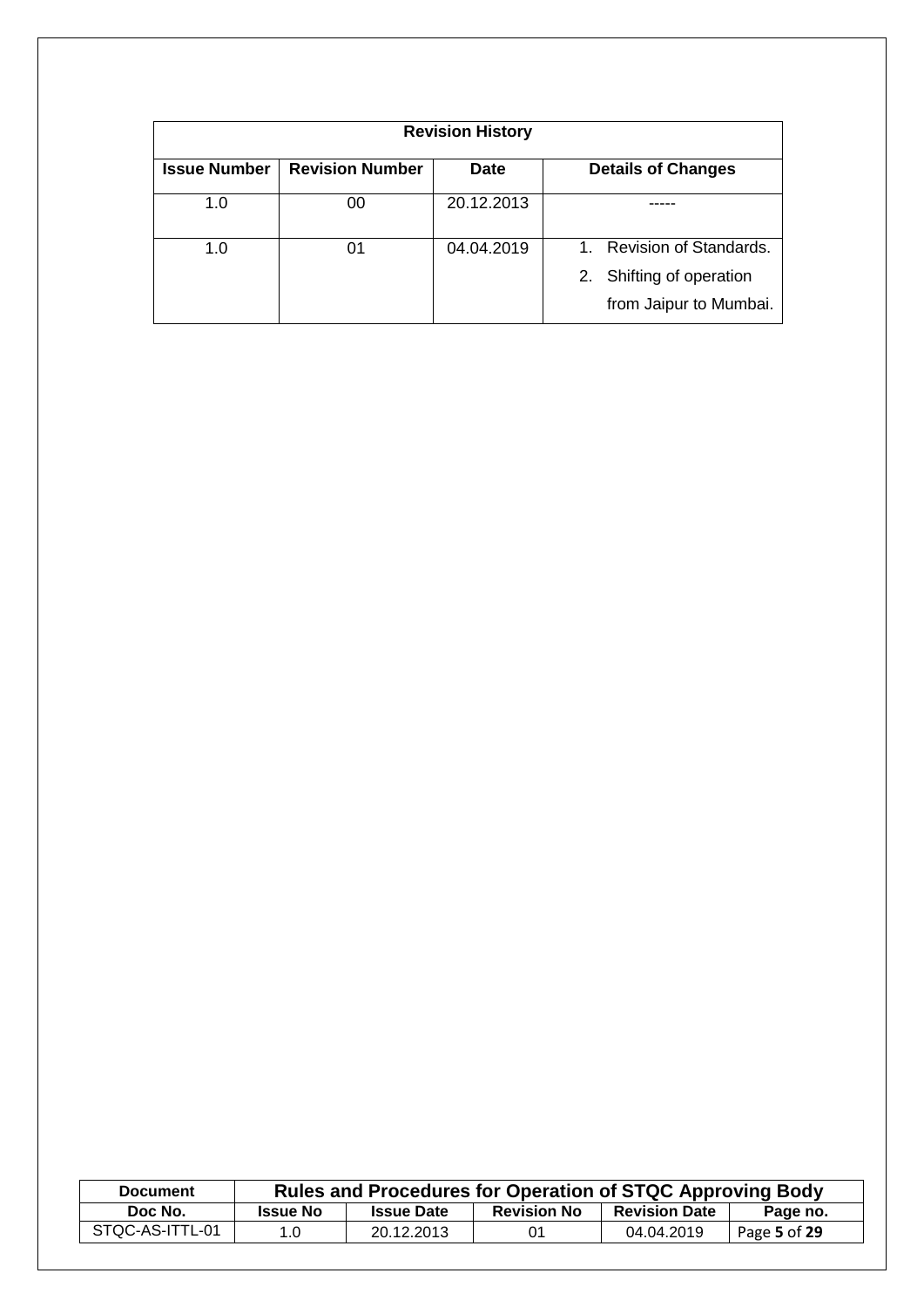## **1 Introduction**

Conformity Assessment is defined in ISO/IEC 17000:2004, Conformity Assessment Vocabulary and general principles, as "Demonstration that specified requirements relating to a product, process, system, person or body are fulfilled."

Conformity assessment procedures provide a means of ensuring that the products, services, or systems produced or operated have the required characteristics, and that these characteristics are consistent from product to product, service to service, or system to system. Conformity assessment provides benefits for manufacturers and service providers, consumers and government regulators, as well as for international trade in general. Conformity assessment consists of activities like testing, assessment, inspection, certification etc., accordingly conformity assessment bodies are independent test laboratories and assessment bodies with different scope of operation. Testing is one of the most common forms of conformity assessment and is also one of the most essential ones.

The liberalization of trade and industry policies of the Government of India has created quality consciousness in domestic trade and provided greater thrust for export. As a consequence testing laboratories have to demonstrably operate at an internationally acceptable level of competence. The general requirements for laboratories or other organizations, to be considered competent to carry out sampling, testing (other than medical) and calibration are specified in the International Standard ISO/IEC 17025:2005.

Approving bodies for laboratories thus play a pivotal role in formal recognition of technical competence of laboratories by providing approvals to this international standard. Standardization Testing and Quality Certification(STQC) Directorate is responsible to provide approval services to laboratories in an impartial and non-discriminatory manner for eGovernance Conformity Assessment purposes. The objective of *Approval Scheme for Information Technology Testing Laboratory involved in Testing of Software Applications and Systems for E-governance Solutions*is to facilitate availability of competent and reliable Independent Test Laboratories. This approval scheme provides availability of approved IT Test Laboratories for evaluating quality and security of eGovernance solutions.

For the approval process to be effective the approving bodies are required to design and operate their systems and processes in line with requirements of ISO/IEC 17011:2004, "Conformity Assessment-General requirement for accreditation bodies accrediting conformity assessment bodies".

This document provides information on management system established at STQC Directorate as Approving Body. The management system is based on requirements of ISO/IEC 17011:2004. This is a dynamic document in the sense that it will undergo amendments in response to requirements of continuous improvement based on feedback received from any of the interested parties, the stake holders.

# **2 Scope of Approval:**

The scope of Approval Scheme covers approval of IT Testing Laboratories engaged intesting software applications & systems for both functional and non-functional characteristics to ensure quality & security of e-Governance solutions.

The scope of the IT (Software and System) Test Laboratories for approval in the field of Information Technology shall be made under three main disciplines:

- **- Software conformance Testing**
- **- System conformance Testing**
- **- Network Testing**

| <b>Document</b> | Rules and Procedures for Operation of STQC Approving Body |                   |                    |                      |              |  |
|-----------------|-----------------------------------------------------------|-------------------|--------------------|----------------------|--------------|--|
| Doc No.         | <b>Issue No</b>                                           | <b>Issue Date</b> | <b>Revision No</b> | <b>Revision Date</b> | Page no.     |  |
| STQC-AS-ITTL-01 | 1.0                                                       | 20.12.2013        | 01                 | 04.04.2019           | Page 6 of 29 |  |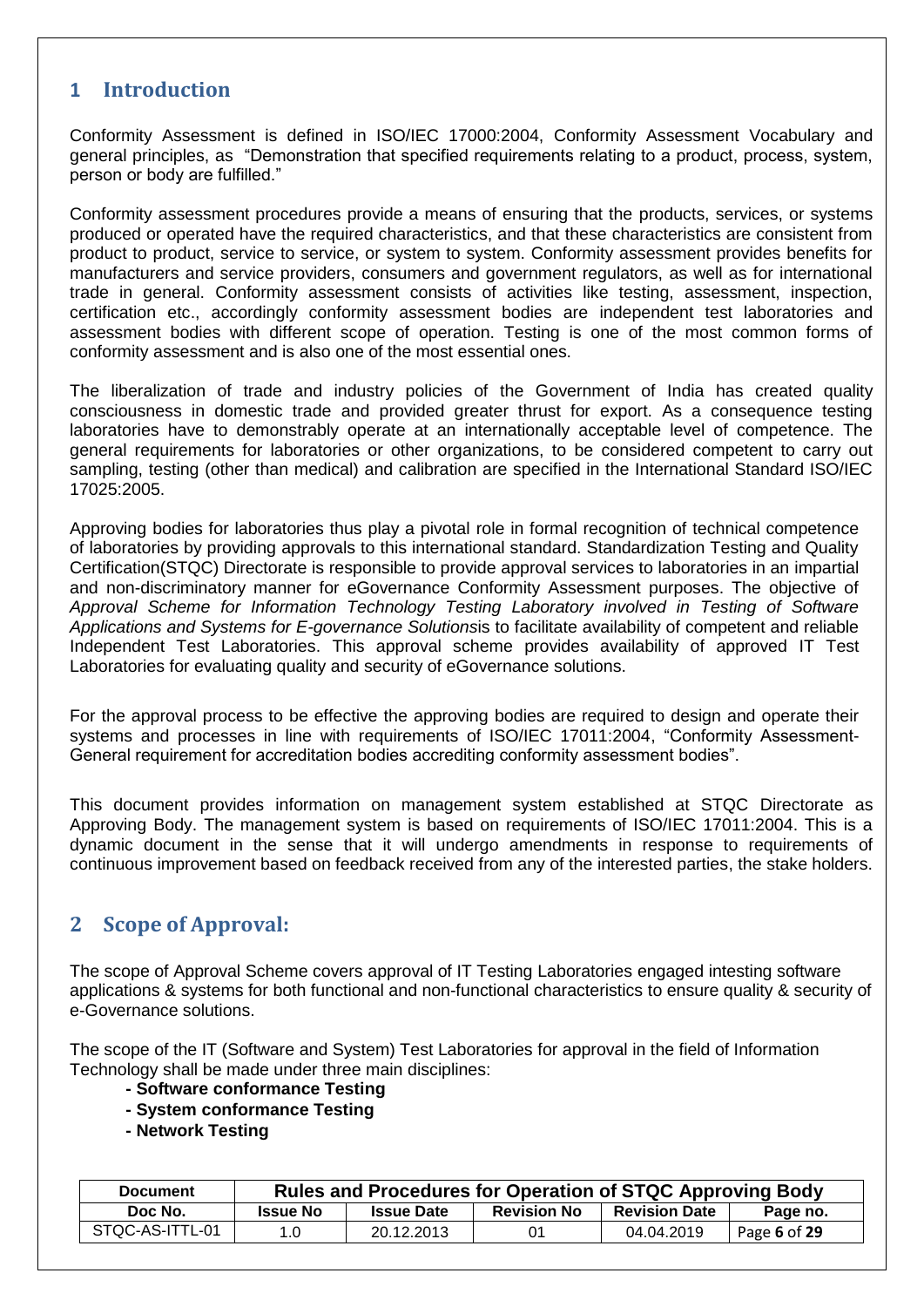Under these 3 disciplines, approval may be sought for different type of testing as given below:

| SI. No. | <b>Type of Testing</b>                                  |
|---------|---------------------------------------------------------|
| 01      | <b>Functional Testing</b>                               |
| 02      | <b>Performance Testing</b>                              |
| 03      | <b>Application Security Testing</b>                     |
| 04      | <b>Usability Testing</b>                                |
| 05      | <b>Network Security Testing</b>                         |
| 06      | <b>Vulnerability Analysis &amp; Penetration Testing</b> |
| 07      | <b>Portability Testing</b>                              |
| 08      | Interoperability testing                                |
| 09      | <b>Accessibility testing</b>                            |
| 10      | <b>Configuration &amp; Compatibility Testing</b>        |
| 11      | <b>Website Testing</b>                                  |

# **3 Related Document and Normative references**

• Conformity Assessment Requirements for e-Governance (CARE) [www.egovstandards.nic.in]

- ISO/IEC 17011:2004-Conformity assessment –General requirements for accreditation bodies accrediting conformity assessment bodies
- ISO/IEC 17025:2005-General requirements for the competence of testing and calibration laboratories
- ISO/IEC 17000:2004 Conformity assessment-Vocabulary and general principles

# **4 Terms and Definitions**

### **4.1 Conformity Assessment**

is defined as "Any activity concerned with determining directly or indirectly that relevant requirements are fulfilled.

## **4.2 Conformity Assessment Body**

A professional Body engaged is performing the conformity assessment activity.

### **4.3 Assessment Bodies**

Assess organization or projects for compliance with management system or process (ISMS,ITSM,QMSetc) standards using professional judgment.

## **4.4 Information Technology Testing Laboratories (ITTL)**

A Laboratory thatTest or measure sample or item using scientific methodsto compliance particular characteristics and/or compliance with standards or specifications. For the purpose of this scheme laboratories cover ITTesting Laboratories engaged in testing software applications&systems for eGovernancesolutions.

## **4.5 Approving Body**

Approval is defined as "procedure by which an authorized body gives formal approval(recognition) that a body or person is Competent to carry out specific tasks. In the context of this scheme STQC is authorized by DeitY, MCIT to operate approving scheme for recognizing competent IT Testing Laboratory, anConformity Assessment Body (ITTL) for evaluating quality of eGovernance solutions.

## **4.6 Approval System**

System that has its own rules of procedures and management, for carrying out approval of conformity assessment body.

| <b>Document</b> | <b>Rules and Procedures for Operation of STQC Approving Body</b> |                   |                    |                      |              |  |  |
|-----------------|------------------------------------------------------------------|-------------------|--------------------|----------------------|--------------|--|--|
| Doc No.         | <b>Issue No</b>                                                  | <b>Issue Date</b> | <b>Revision No</b> | <b>Revision Date</b> | Page no.     |  |  |
| STQC-AS-ITTL-01 | 1.0                                                              | 20.12.2013        | 01                 | 04.04.2019           | Page 7 of 29 |  |  |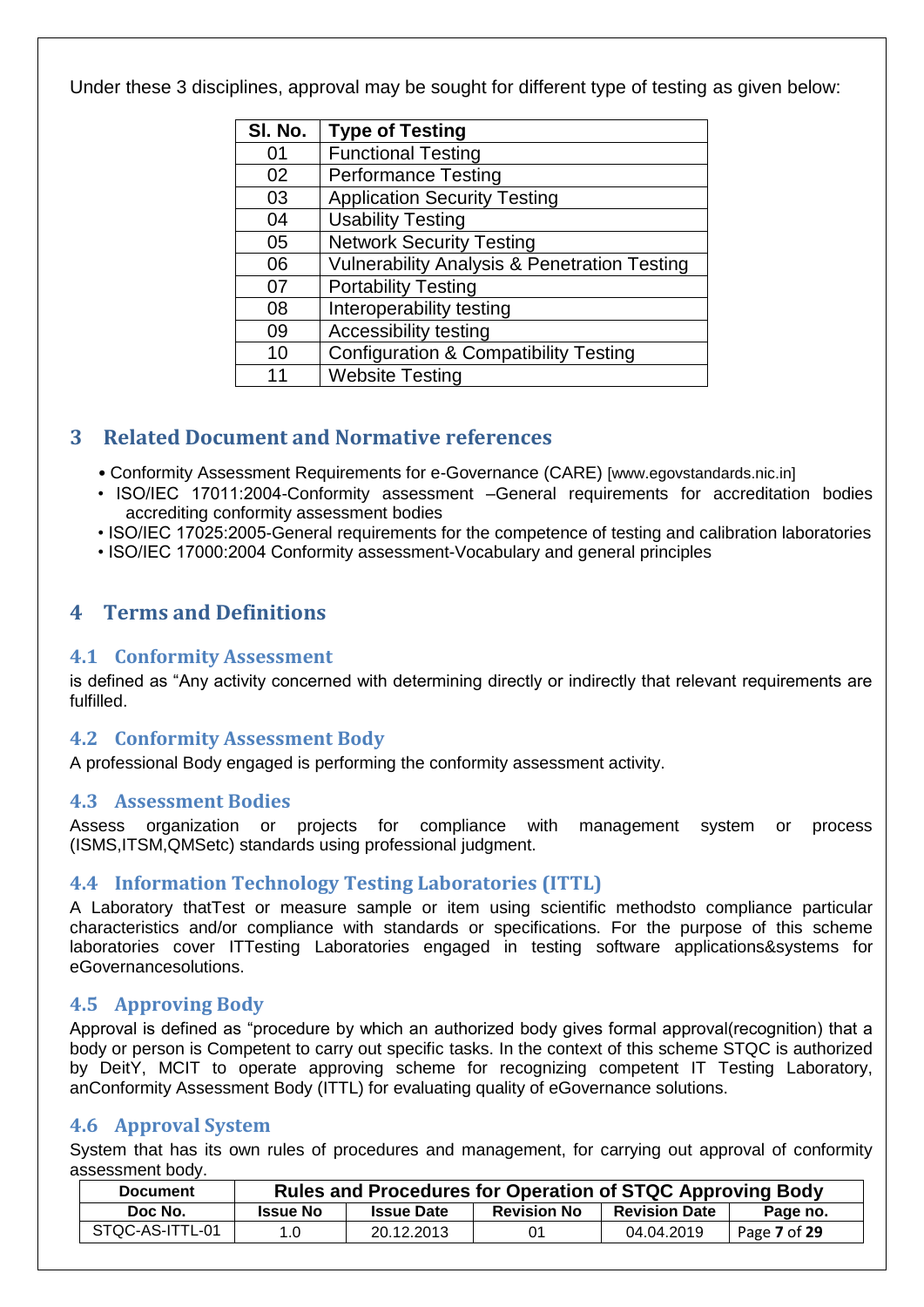### **4.7 Registration**

Inclusion of ITTL particulars and field of its assessed capability by the approving Body in an appropriate register or list which are available in public domain.

### **4.8 Certificate of approval**

Document issued under the rules of a approval System indicating compliance/conformance to the specified requirements of the applicable standard or requirements.

### **4.9 Approval Agreement**

An agreement which is part of the Approval System and which details the mutual rights and obligations of the Approval certificate holder and the Approving Body, and which includes the right to use the approval certificate.

### **4.10 Appeal**

A formal expression of dissatisfaction by a party affected with a decision of a approving Body, which is directly related to the approval status of the ITTL.

### **4.11 Complaint**

A formal expression of dissatisfaction with some matter related to a Approving Body, a approved ITTL or an individual.

### **4.12 Dispute**

Expression of difference of opinion between two parties in relation to some matter related to a approving Body, a approved ITTL or an individual.

### **4.13 Minor Non-conformity**

A Minor Non-conformity is an isolated lapse that will not directly affect the conformance of the ITTL to the applicable requirements. However, if it persists, it may be considered a major non-conformity.

### **4.14 Major Non-conformity**

A Major Non-conformity is the absence of or the in-effective implementation of one or more required system elements, or a situation, which would, on the basis of objective evidence or evaluation, affect the conformance of ITTL to applicable requirement.

# **5 Approving Body**

STQC is the designated approving body for the operation of the scheme. For the purpose of the scheme the Approving Bodyquality policyis defined as –

**"Standardization Testing and Quality Certification(STQC) Directorate is committed to promote, coordinate, guide, implement and maintain an Approval System for Information Technology Testing Laboratory testing Software Applications and Systems for E-governance solutionsin a professional way and in accordance with the relevant national and international standards."** 

STQC maintains a management system in accordance with international practices (ISO/IEC 17011:2004) and that its approved conformity assessment bodies are competent in their operations of testing and assessments. Procedures for Operation of Approving body refer STQC-AS-ITTL-15.

### **Principle and Approach:**

Users(Government department as buyer, funding agency, solution provider as supplier) demand

| <b>Document</b> | <b>Rules and Procedures for Operation of STQC Approving Body</b> |                   |                    |                      |              |  |  |
|-----------------|------------------------------------------------------------------|-------------------|--------------------|----------------------|--------------|--|--|
| Doc No.         | <b>Issue No</b>                                                  | <b>Issue Date</b> | <b>Revision No</b> | <b>Revision Date</b> | Page no.     |  |  |
| STQC-AS-ITTL-01 | 1.0                                                              | 20.12.2013        | 01                 | 04.04.2019           | Page 8 of 29 |  |  |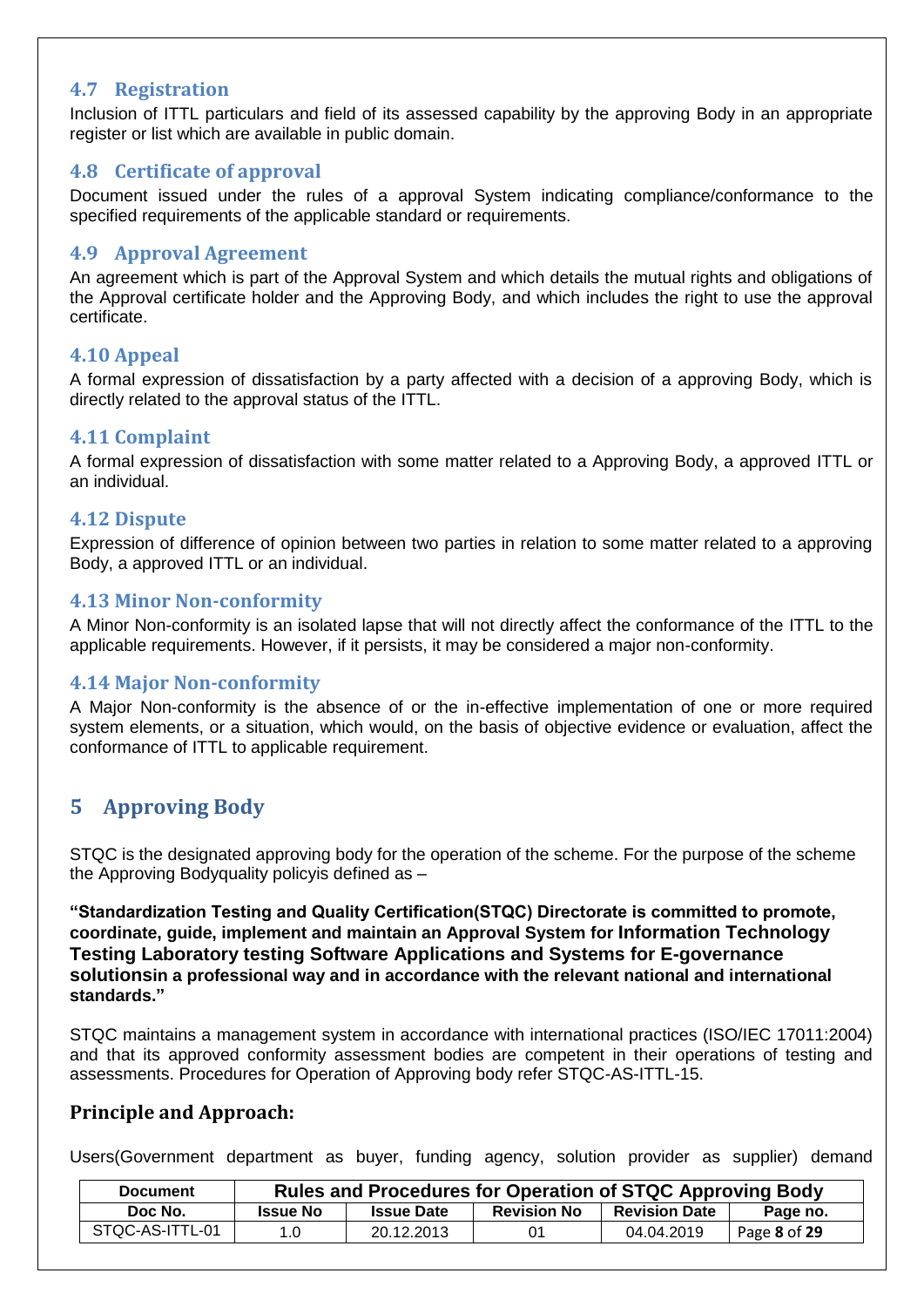confidence in the quality of the service they use. It is also important for thebusinesses (solution providers) and Buyers (generally government organizations) to have confidence in the integrity and quality of the services supplied by Conformity Assessment Body. It is the independence, competence and impartiality of the participating IT Testing Laboratory, anconformity assessment body that provide this confidence. The principles and approach for operating this scheme are:

- Defining, harmonizing and building consistency in Test engineering and assessment service in India for quality evaluation of eGovernance solutions by ensuring common interpretation of the standards, common and harmonized test report formats and assessment procedures used by its clients (approved IT Testing Laboratory).
- Ensuring transparency of the operations(including assessments) performed and results provided by its clients (approved IT Testing Laboratory).
- Maintaining a hormonal related links between buyers and purchasers.
- Managing a peer evaluation system consistent with international practices
- Acting as a technical resource on matters related to the implementation and operation of DeITy policy on capacity building on the of Quality evaluation of IT Systems, Services and Products.

## **Policy, Declarations and Objectives**

### *Goal*

**"To provide approval services for IT Testing Laboratories in a competent and credible manner, leading to enhanced acceptability of for IT Testing Laboratories by user's organizations for e-GovernanceSoftware Applications and Systems"** 

## **General Policy statements, declarations and commitments**

The approving Body provides unhindered access to all the eligible applicants seeking approval. However, the approved applicants will have to commit that they provide the services in a competent, professional and reliable manner, in the market (business/activities) and be involved in the activities for which they have been approved.

All the procedures adopted by the Approving Body are administered in a nondiscriminatory manner. The Approving Body makes its services accessible to all eligible applicants, without any undue financial or other conditions.

The Approving Body confines its assessment and decision on approving to those matters specifically related to the scope of approving being considered.

The Approving Body is responsible for its decision relating to the granting, maintaining, extending, reducing, suspending and withdrawing approvals.

The Approving Body has an identified management structure, which has the overall responsibility for the operation of Approving Scheme.

The Approving Body has a documented structure, including provisions to assure the impartiality of the operation of Approving Body. It further enables participation of all interested parties in the content and functioning of approving system.

| <b>Document</b> | Rules and Procedures for Operation of STQC Approving Body |                   |                    |                      |              |  |  |
|-----------------|-----------------------------------------------------------|-------------------|--------------------|----------------------|--------------|--|--|
| Doc No.         | <b>Issue No</b>                                           | <b>Issue Date</b> | <b>Revision No</b> | <b>Revision Date</b> | Page no.     |  |  |
| STOC-AS-ITTL-01 | 1.0                                                       | 20.12.2013        | 01                 | 04.04.2019           | Page 9 of 29 |  |  |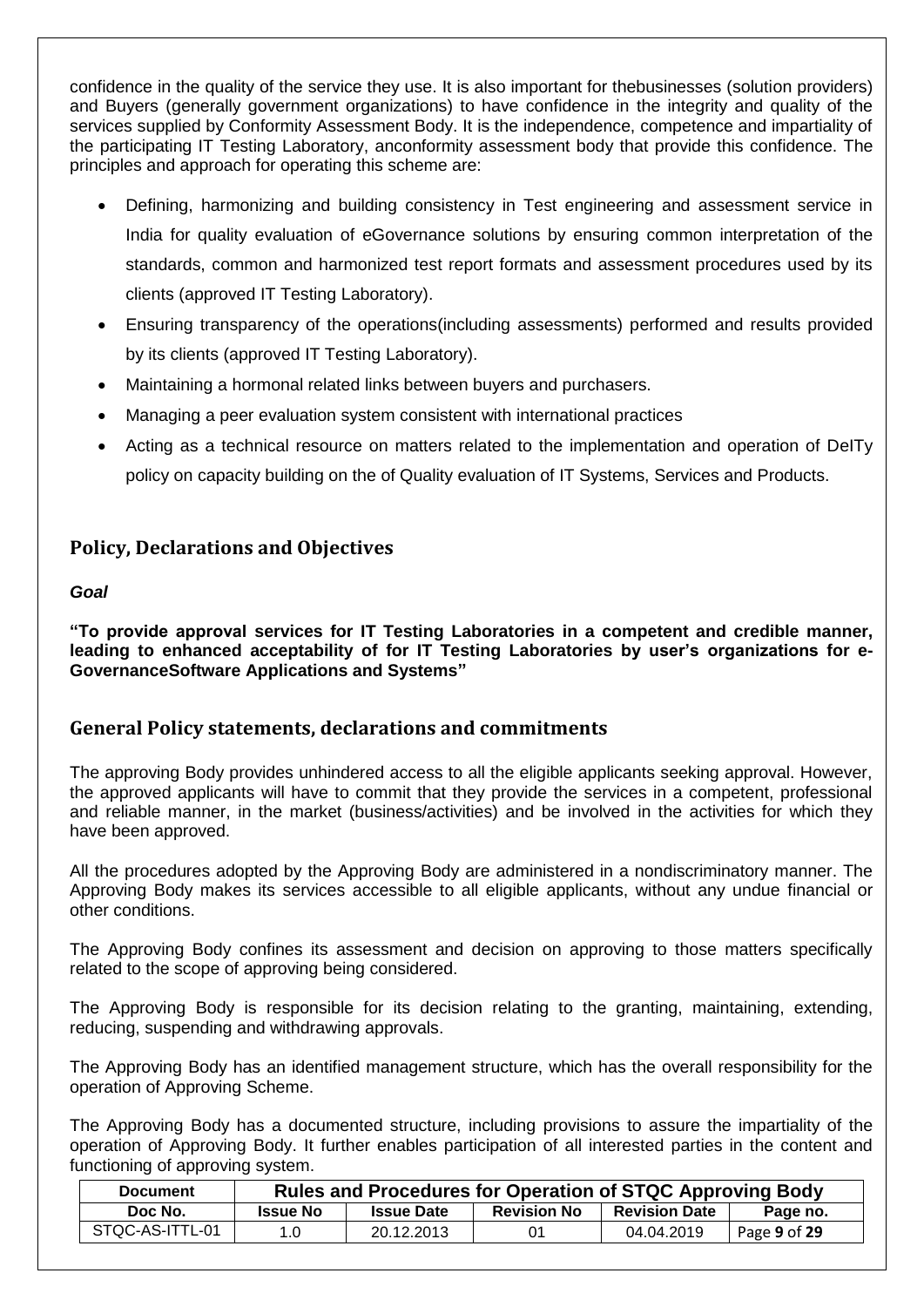The Approving Body has a documented system to provide confidence in its ability to operate a approving system.

The Approving Body ensures that each decision on approving is taken by persons different from those who carried out the testing/assessment/evaluation.

Approving Body has defined authorities and responsibilities relevant to its approving activities. The Approving Body has adequate arrangements to cover liabilities arising from its operations and/or activities. (as specified in approving agreement).

The Approving Body has financial stability and resources required for the operation of the approving system, in the form of budgetary and resource support Department of Electronics & IT. The financial administration of the scheme including determination of charges is the responsibility of Head (Approving Body).

The Approving Body has sufficient number of personnel having the necessary education, training, technical knowledge and experience for performing approving functions under the overall responsibility of Head (Approving Body).

The Approving Body"s personnel along with Head (Approving Body) & staff are free from any commercial, financial and other pressures, which might influence the results of Approving process.

The Approving Body has a defined criterion for appointment and operation of all the committees needed for Approving process. These committees are free from any commercial, financial and other pressures that might influence decisions.

The Approving Body has a defined policy and procedure for resolution of Complaints, Appeals and Disputes received from suppliers or other parties about the handling of approving or any other related matter.

# **5.1 Legal Status**

STQC Directorate is an attached office of Department of Information technology under Ministry of communication and information Technology, Government of India. The scheme operates from its HQRS located at Department of Electronics & Information Technology, Electronics Niketan,6, CGO Complex, Lodhi Road, New Delhi – 110003.

# **5.2 Structure**

**ORGANISATION CHART OF APPROVING BODY refer next page.**

| <b>Document</b> | Rules and Procedures for Operation of STQC Approving Body |                   |                    |                      |               |  |
|-----------------|-----------------------------------------------------------|-------------------|--------------------|----------------------|---------------|--|
| Doc No.         | <b>Issue No</b>                                           | <b>Issue Date</b> | <b>Revision No</b> | <b>Revision Date</b> | Page no.      |  |
| STQC-AS-ITTL-01 | 1.0                                                       | 20.12.2013        | 01                 | 04.04.2019           | Page 10 of 29 |  |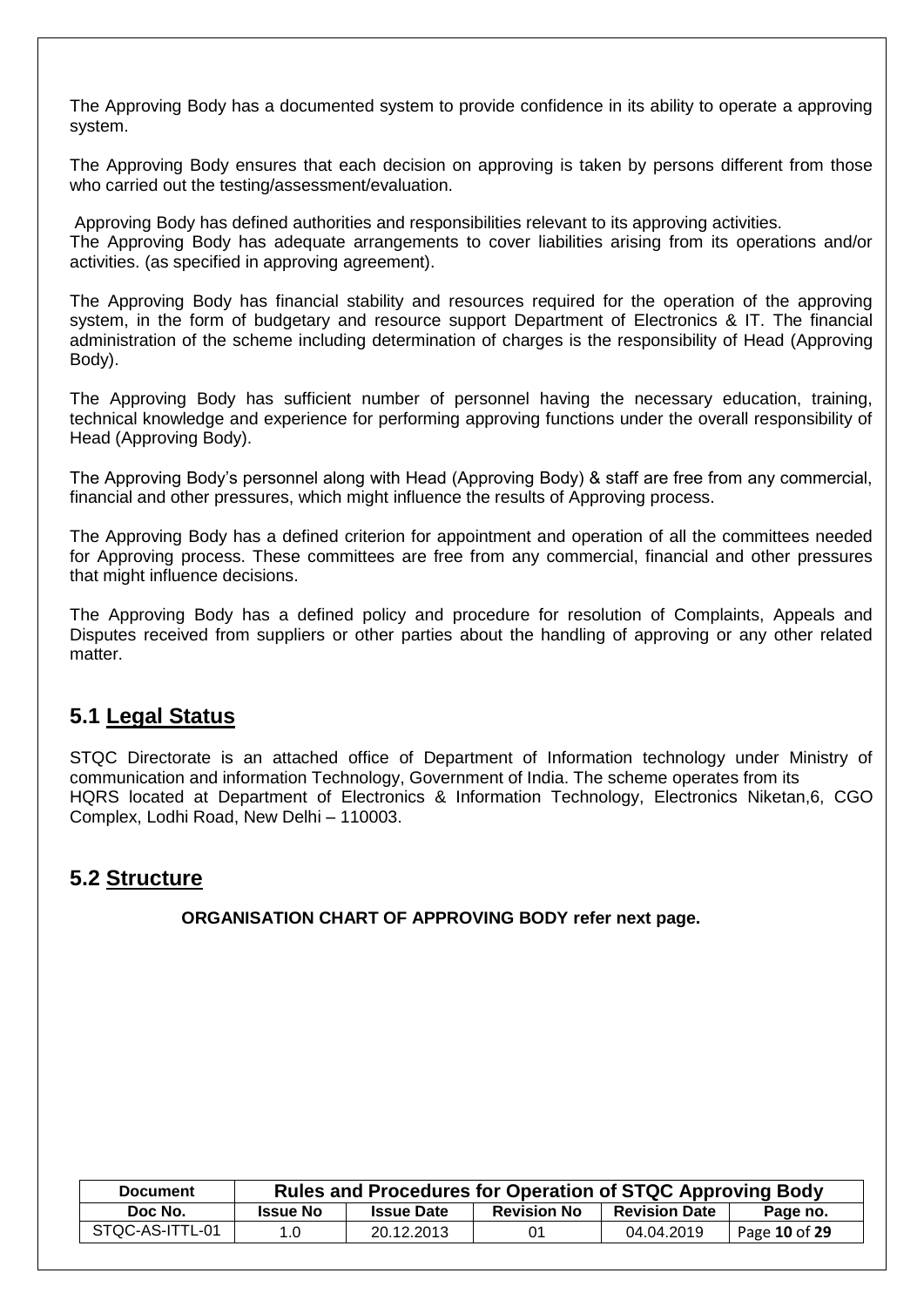

Certificiate<br>Co-ord Officer

Assessor

Operations

Assessor

**Complaints &**<br>Appeals Offcer

Assessor

The approving body has following constituents:

Assessor

- I) Governing Body
- II) Management Committee
- III) Head (Approving Body)
- IV) Technical Operations Manager
- V) Technical Advisory Committee (TAC)

Assessor

VI) Approving Committee (AC)

*Criteria, Composition and Terms of Reference* 

### I) **Governing body**

It is chaired by DG (STQC) and will have member form DIT and industry association and STQC. It is responsible for formulating policies, basic principles and proving directions to the approving body.

#### II) **Management Committee (MC)**

The objective of management committee is to carry out periodic review of effectiveness & efficiency of the approving scheme for Conformity Assessment Bodies at least once in a year. They will also ensure implementation of necessary actions to meet the objectives. Management Committee will be chaired by Head Approving Body and members nominated by DG (STQC).

| <b>Document</b> |                 | Rules and Procedures for Operation of STQC Approving Body |                    |                      |               |  |  |
|-----------------|-----------------|-----------------------------------------------------------|--------------------|----------------------|---------------|--|--|
| Doc No.         | <b>Issue No</b> | <b>Issue Date</b>                                         | <b>Revision No</b> | <b>Revision Date</b> | Page no.      |  |  |
| STQC-AS-ITTL-01 | 1.0             | 20.12.2013                                                | 01                 | 04.04.2019           | Page 11 of 29 |  |  |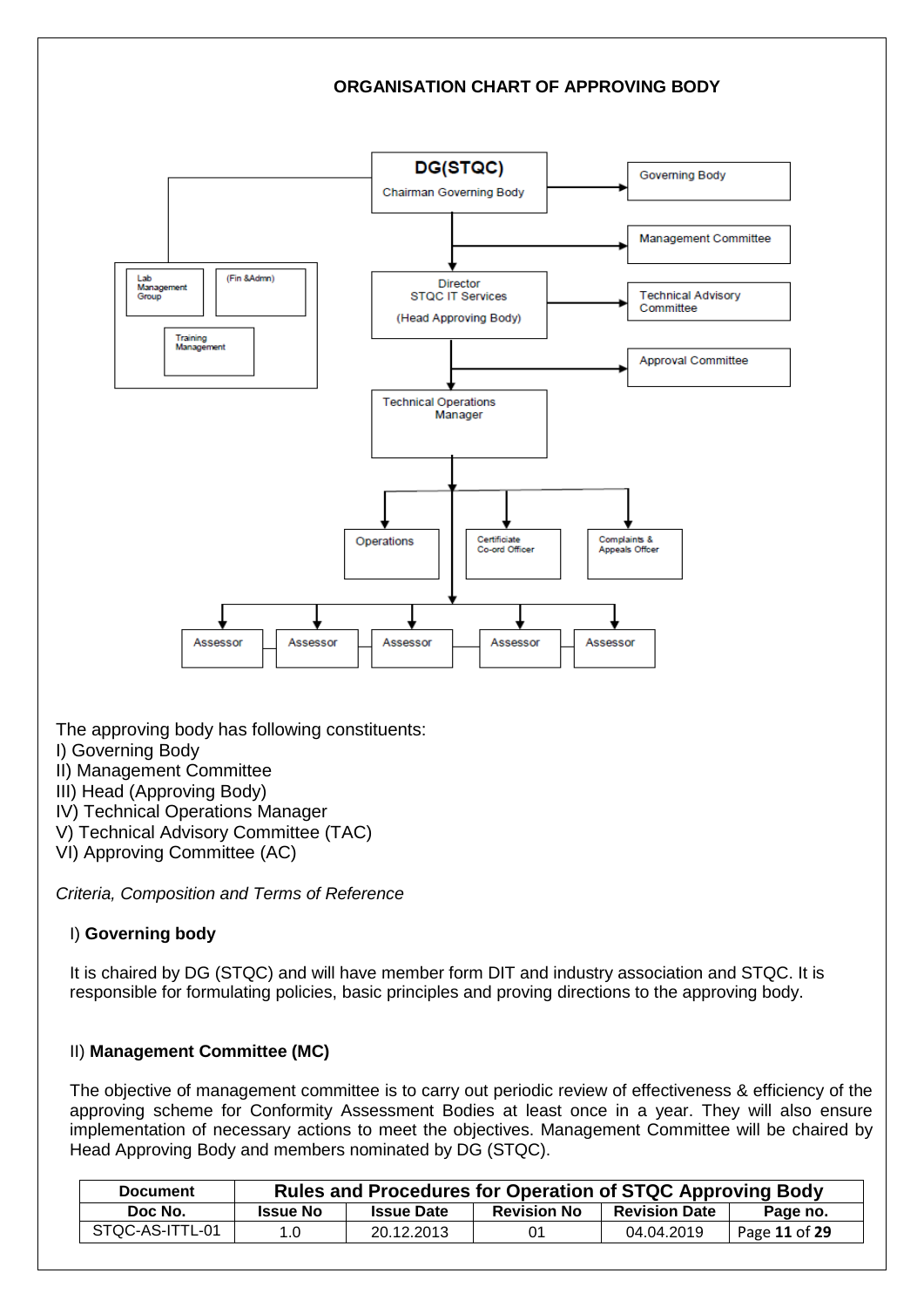### III) **Head, Approving Body**

Head (Approving Body) acting under the authority of STQC Dte. He is responsible to safeguard the impartiality of the Approving Operations and to provide confidence in its approvals. Head (Approving Body) along with STQC team is responsible for operation of the Approval System. In case of conflict of opinion with the decision of the Approving Committee, he may take decision, as appropriate. He is responsible for management of approval System.

### **IV) Technical Operations Manager**

Technical Operations Manager is nominated by Head-Approving Body & is responsible for the day to-day operations of the Approving Body.

Activities include -

- Operate the scheme as per the scheme documents
- Liaising with the Approving Body
- Corresponding with the Applicant Laboratories
- Receipt of Applications, scrutinizing applications, acceptance of applications
- Activities connected with organizing assessments
- Empanelment of Assessor/Technical experts
- Scrutiny & forwarding the assessment reports to Approving body
- Communicating Approving body decisions to Applicant Laboratory & Approved Laboratory.
- Maintenance of records related to the Approval Scheme

### **V) Technical Advisory Committee (TAC)**

The object of the Technical Advisory Committee is to provide the technical advice to approving system at various levels, as per the requirements. TAC will be nominated by DG (STQC). The TAC will meet on the recommendation of MC or on the following events:

- Change/ Review of specification documents
- Review and adoption of Approving Scheme documents
- Providing clarification and interpretation of technical issues, interpretation of standard requirement.

TAC would be responsible for:

- Drafting and reviewing, the scheme specific technical documents etc.
- Resolution of disputes received from supplier/developer with regards to the interpretation of specifications etc.
- Appeals, Complaints and Disputes brought before the Approving Body by suppliers or other parties.

The members are chosen among those interested parties involved in the:

- Formulation of Approving System documents
- Testing Experts
- Technical expert on standards

The TAC has six representatives that have adequate academic and professional experience in the field they represent. Representative of STQC is the Member Secretary of the Committee. The other members are:

- Chairman (DG STQC)

- Representative of Industry (Two Members)
- Representative of STQC (One Member)
- Representative of DIT (e-gov division) (One Member)

| <b>Document</b> |                 | <b>Rules and Procedures for Operation of STQC Approving Body</b> |                    |                      |               |  |  |  |
|-----------------|-----------------|------------------------------------------------------------------|--------------------|----------------------|---------------|--|--|--|
| Doc No.         | <b>Issue No</b> | <b>Issue Date</b>                                                | <b>Revision No</b> | <b>Revision Date</b> | Page no.      |  |  |  |
| STQC-AS-ITTL-01 | 1.0             | 20.12.2013                                                       | 01                 | 04.04.2019           | Page 12 of 29 |  |  |  |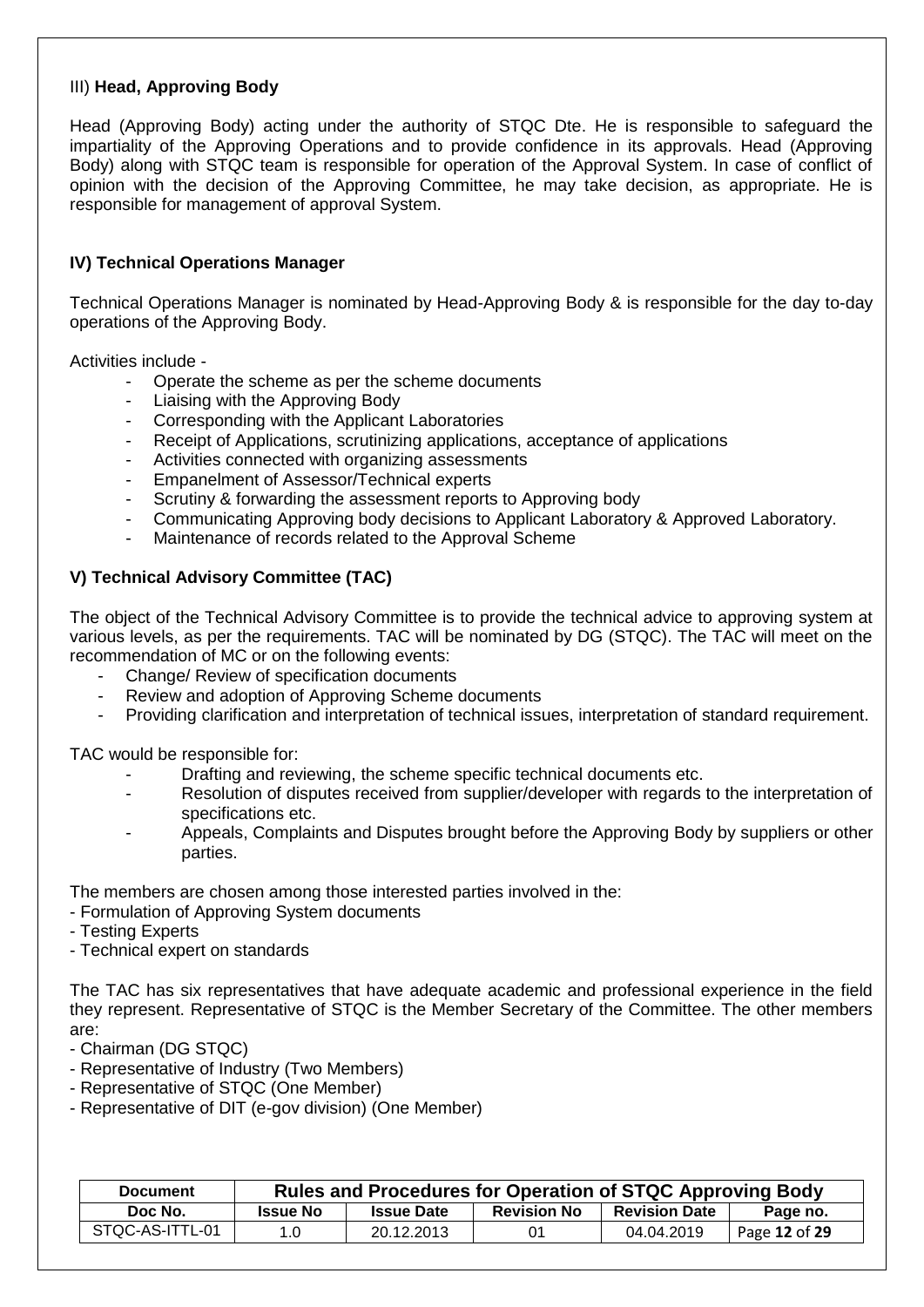# VI) **Approving Committee (AC)**

The Approval Committee is nominated by the Approving Body from time to time consisting of Technical Operations Manager as Convener presents all requisite information along with supporting documentation and min. two members.

The role of the Approving Committee is to advise the Certificate Signing Authority on decisions relating to - Advising on the approval of independent test laboratories of defined scope.

- Advising on the approval of Technical Expert/Specialist resource for empanelment

To achieve this approving committee

- Reviews the reports of testing and evaluation for adequacy of their content.

- Ensure compliance through/ evaluation to the defined criteria both administrative(process and procedures) and technical

- seek expert"s opinion where necessary for determining the technical basis for grantingApprovals.

- provide feedback for improvement

The Approving Committee normally meets as and when required. The Approving Committee examines all the inputs &authorizes Head Approving body to issue Certificate of Approval.

# **5.3 Impartiality**

.

STQC has formulated its policy and procedures in a manner to safe guard the objectivity and impartiality of its activities, at all levels. All personnel involved in the approval process are required to sign a statement of impartiality.

STQC Committees comprise of members selected on the basis of their necessary technical competence, knowledge of principles and processes of approval, in a manner so as to maximize the uniformity of interpretation and impartiality of judgment and to maintain the balance of interest. Various committees of STQC have members from National Standards bodies, Regulatory bodies, Government departments, Approved laboratories, users who are technical experts in their own field and industry association etc. The committees have been constituted in such a way that no single group dominates in the decision making process

STQC renders approval services in a non-discriminatory manner. These services are accessible to all applicant laboratories irrespective of their size, legal status, ownership and degree of independence, membership of any association/group or the number of ITTL"s already approved in a particular field.

On receipt of completed application in STQC-AS-ITTL-04, the approval process is initiated for the applicant Conformity Assessment Bodies whose scopes of operation fall under the disciplines covered by STOC.

Uniform fee structure is maintained for all ITTL"s and the charges are maintained as per Schedule of Charges STQC-AS-ITTL-05.

All STQC officers and staff engaged in the Approving activities are governed by established professional ethical norms ensuring their impartiality in the discharge of assigned duties. They are required to sign a statement of impartiality and confidentiality in STQC-AS-ITTL-F10. The Assessors are trained in the Assessor training course to act objectively and be impartial in conducting the assessments. Refer Assessor Guide STQC-AS-ITTL-13.

| <b>Document</b> |                 | Rules and Procedures for Operation of STQC Approving Body |                    |                      |               |  |  |
|-----------------|-----------------|-----------------------------------------------------------|--------------------|----------------------|---------------|--|--|
| Doc No.         | <b>Issue No</b> | <b>Issue Date</b>                                         | <b>Revision No</b> | <b>Revision Date</b> | Page no.      |  |  |
| STQC-AS-ITTL-01 | 1.0             | 20.12.2013                                                | 01                 | 04.04.2019           | Page 13 of 29 |  |  |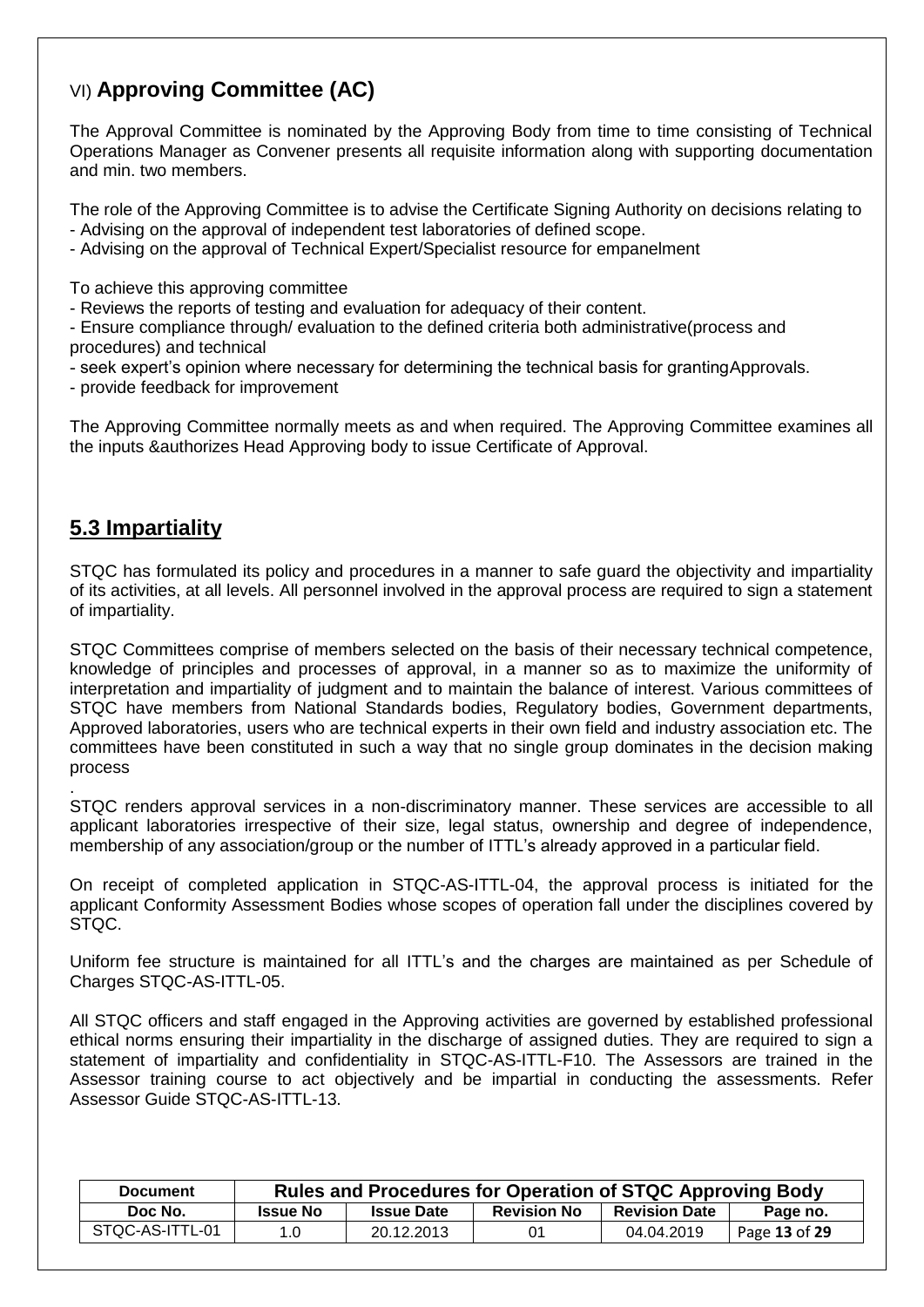# **5.4 Confidentiality**

STQC management system is documented and implemented in a manner to ensure confidentiality of information related to approval activities, at all levels. All documents, correspondence related to the approval matters are kept confidential. All physical records are kept in safe custody and computer records are accessible to authorized personnel only.

The Assessors, approval committee members and STQC officers and support staff are bound by a commitment to maintain confidentiality, through signed statements.

# **5.5 Liability and financing**

The liabilities of STQC may arise due to legal proceedings initiated by approved ITTL, users of approved laboratories, consumer associations or through contractual liabilities. In all such cases STQC seeks advice from appropriate and competent legal consultants and sufficient budget provisioning are made to deal such situations.

The financial requirements of STQC are met from the support provided by Department of Information Technology, Government of India. The earning from the approval services and other services, in terms of application fees, professional fee and annual fees etc. are deposited in consolidated fund of India.

# **5.6 Approval Activity**

STQC provides ITTL approval services to software and system laboratories operating their Management Systems in accordance with ISO/IEC 17025:2005 "General requirements of competence of testing and calibration laboratories'. STQC also provides approval services to assessment bodies operating their Management Systems in accordance with the defined criteria. For providing these approval services STQC operates its management system in accordance with the requirements of ISO/IEC 17011:2004.

The specific criteria/guidance documents are drafted by the technical committee(s) which are constituted field/discipline wise and experts of the major groups of a field are represented in the committee. The members of the committee are selected on the basis of their necessary technical competence in the specific field under review and knowledge of approval process, with appropriate participation of interested parties.

STQC also makes use of application and guidance, documents published by International bodies like European Accreditation etc. where appropriate, by adopting the same or using them as a basis for formulating its own documents.

# **6 Approving Body's Management System**

STQC"s top management has defined and documented the Quality Policy as defined at cl.5, page 8.

The overall quality objectives of STQC have been defined as given below, which also take care of the needs of interested Conformity Assessment Bodies and Industry associations which are consistent with STQC policies. These objectives form the basis for defining measurable quality objectives during the management review and are subject to periodic review and monitoring. These also become the tool and the basis for continually improving the effectiveness of the management system.

| <b>Document</b> |                 | Rules and Procedures for Operation of STQC Approving Body |                    |                      |               |  |  |
|-----------------|-----------------|-----------------------------------------------------------|--------------------|----------------------|---------------|--|--|
| Doc No.         | <b>Issue No</b> | <b>Issue Date</b>                                         | <b>Revision No</b> | <b>Revision Date</b> | Page no.      |  |  |
| STQC-AS-ITTL-01 | 1.0             | 20.12.2013                                                |                    | 04.04.2019           | Page 14 of 29 |  |  |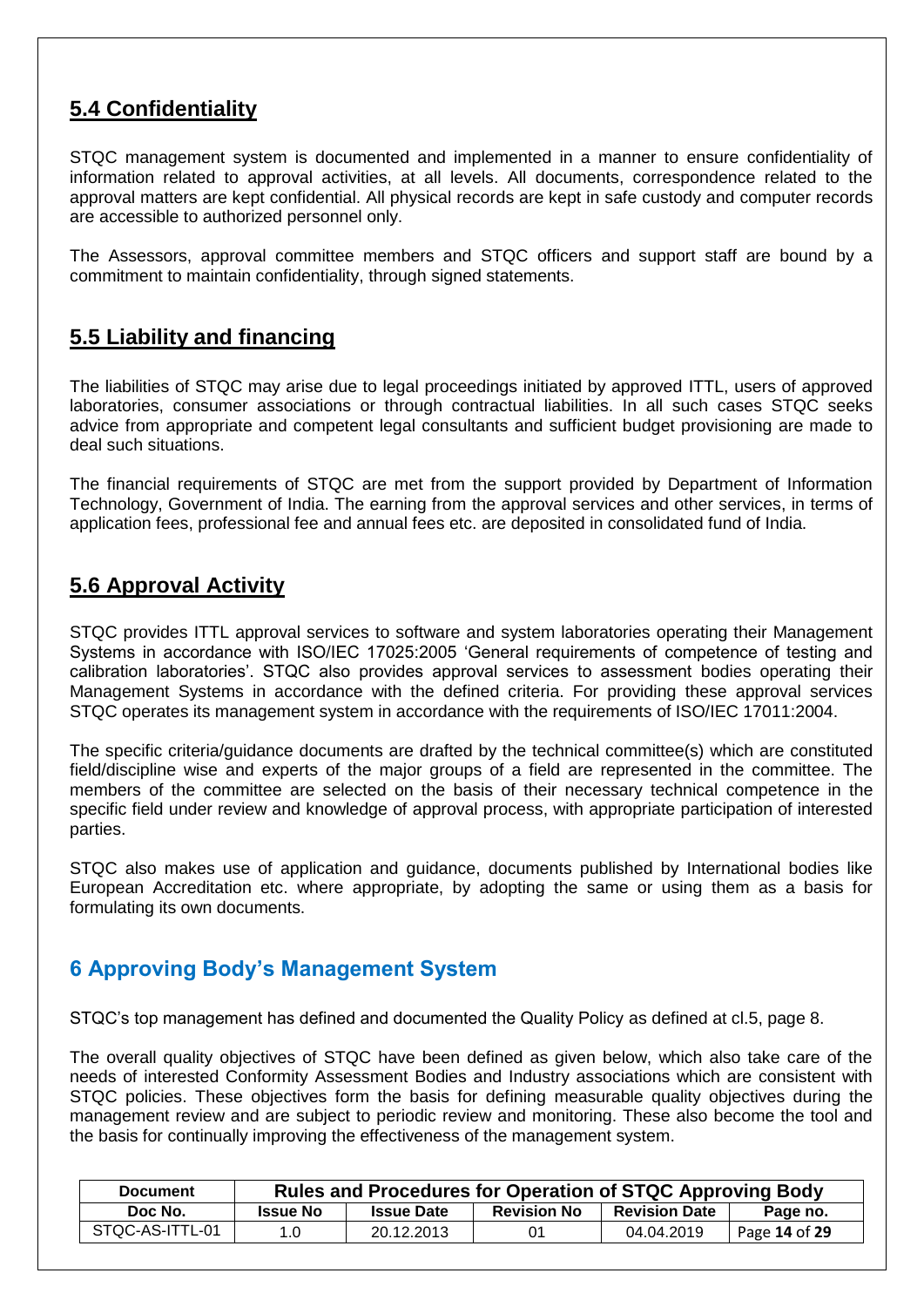### 6.1 **The Quality Objectives**

The quality objectives are consistent with the quality policies of STQC are listed below:

- i) To promote implement and maintain an approval system for laboratories and assessment bodies in accordance with the relevant national and international standards, suitable for the country and responsive to changing needs.
- ii) To provide timely approval services to applicant laboratories and assessment bodies
- iii) To organize awareness programs on all aspects of laboratory approval by various means including seminars and workshops.
- iv) To prepare and maintain database of assessors and experts in testing and undertake regular monitoring of assessors.
- v) To undertake appropriate training programs in support of laboratories and assessment bodies approval and related activities and for their improvement, like training of assessors and operation officers etc.
- vi) To develop and operate mechanisms to deal with complaints as well as appeals against STQC decision on approval.

The quality policy and objectives are made available to all operating the Approval Scheme. The policy aims and objectives are informed and made understood, to all persons in STQC for implementation and continued compliance.

STQC ensures that effective communication takes place for the needs of the interested parties by:

- Providing information on its website and through mails
- Answering queries on time
- Conducting training programs, seminars, awareness campaign etc.
- Reviewing and monitoring of quality objectives based on feedbacks

STQC has adequate resources to cater to the volume of work covering the scope of this document. All approval related documents are available and accessible to all stake holders for implementation in their areas of work. During the internal review meetings the work progress and effectiveness of implementation of STQC process is monitored.

The Chairman Governing Body, appoints a member of STQC Team as Technical Operations Manager. The Technical Operations Manager, irrespective of his/her other responsibilities, has the responsibility and authority that includes-

- a) establishment of procedures needed for the management system
- b) reporting to the Chairman, Governing Body on the performance of management system and any need for improvement.

# **6.2 Document Control**

STQC has a system of controlling all internal and external documents that relates to its approval activity. The control system includes the following:

- i) All internally generally documents that form part of STQC Quality Management System are reviewed for adequacy and approved by authorized personnel before release. For external origin documents the controls pertain to their updation and controlled release.
- ii) Documents are periodically reviewed and when necessary updated/revised to ensure continuing suitability and compliance of the system
- iii) Changes to document are reviewed and approved by the same function that performs the original review, unless specifically designated.
- iv) The Master list of all controlled documents is used to identify the current revision status of documents to preclude the use of invalid and/or obsolete document.
- v) It is ensured that relevant editions of documents are available at the point of use.

| <b>Document</b> |                 | Rules and Procedures for Operation of STQC Approving Body |                    |                      |               |  |  |
|-----------------|-----------------|-----------------------------------------------------------|--------------------|----------------------|---------------|--|--|
| Doc No.         | <b>Issue No</b> | <b>Issue Date</b>                                         | <b>Revision No</b> | <b>Revision Date</b> | Page no.      |  |  |
| STQC-AS-ITTL-01 | 1.0             | 20.12.2013                                                | 01                 | 04.04.2019           | Page 15 of 29 |  |  |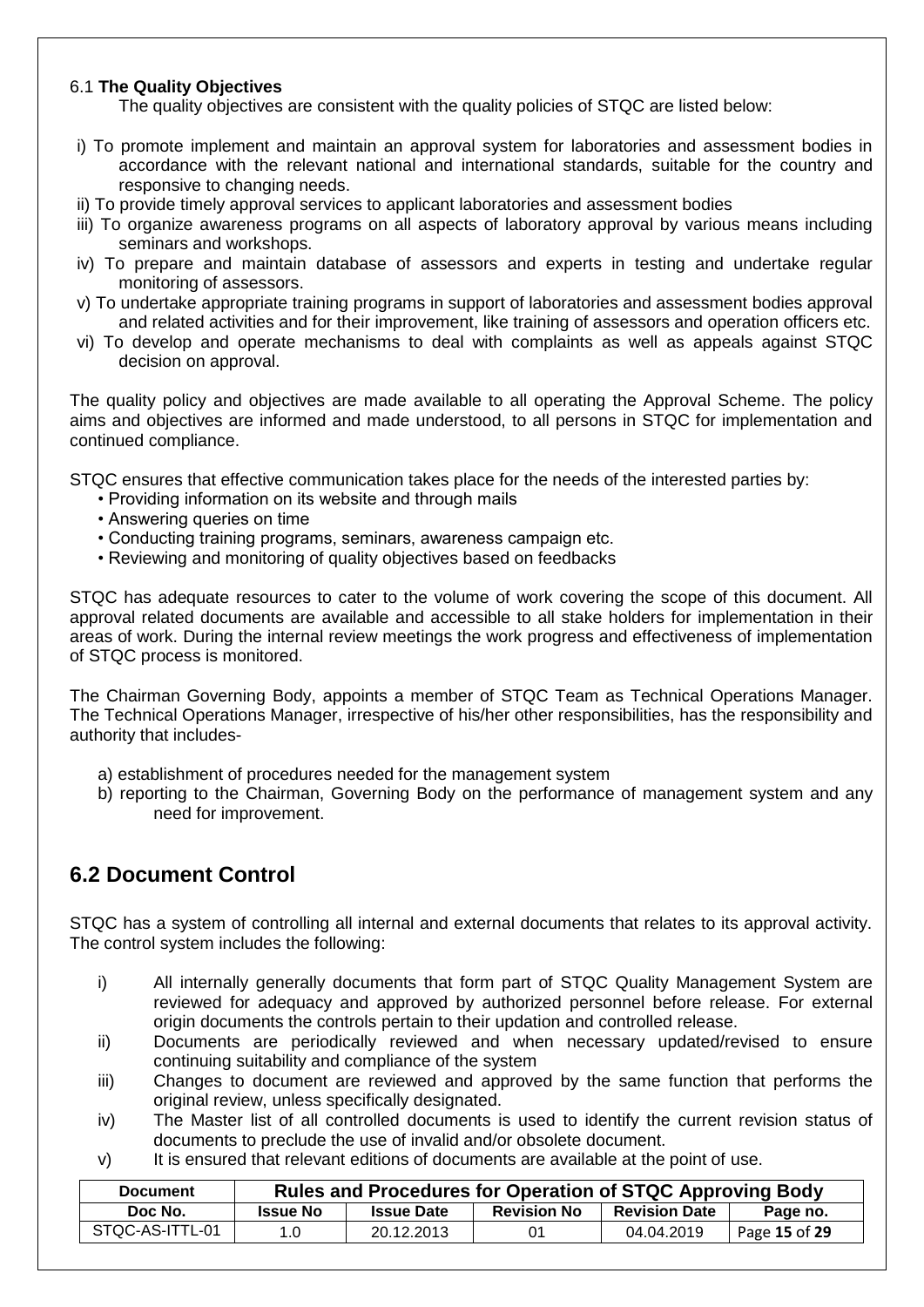- vi) All documents forming part of management system are kept in legible condition and are uniquely identified.
- vii) Controls are maintained by providing limited/restricted accessibility to safeguard the confidentiality of documents.

Refer procedure: STQC-AS-ITTL-15 on Procedures for Approving Body Operations

# **6.3 Control of Records**

STQC has a system of maintaining the records wherever these records are required to be maintained in compliance with the requirements of ISO/IEC 17011 and also where they are required as an objective evidence of compliance to a procedure. The procedure for identification, collection, indexing, accessing, filling, storage, maintenance, and disposal of records has been documented in STQC-AS-ITTL-15.

Records maintained are

- i) Client (Applicant ITTL) file containing the complete life cycle but records limited to last 3 years
- ii) List of qualified assessors, assessors and technical experts profile and their empanelment record, training records.

The retention period of records is limited to 3 years and a control list of records is maintained.

## **6.4 Non-conformities and corrective actions**

Through all efforts are made to adhere with defined procedure and practices there can be inadvertent or situational deviations/non-conformities. The identification and management of non-conformities in the operation of ITTL approval Schemeare identified through internal/external audits, feedbacks from laboratories, ITTL user of laboratories,assessors, committee members, complaint investigations etc. The procedure STQC-AS-ITTL-15 ensures that the non-conforming work is corrected and the cause of nonconformity is determined. To eliminate the causes of non-conformities and to prevent recurrence, appropriate corrective actions are taken, in a timely manner. If required, the effectiveness of the corrective action taken is reviewed. A record of all non-conformities and corrective action taken is maintained.

The trends in non-conformities and the status of corrective actions are reported in the management review meetings.

# **6.5 Preventive action**

To identify opportunities for improvement and to take preventive actions to eliminate the causes of potential non-conformities a procedureSTQC-AS-ITTL-15has been established. The procedure includes the sources for identification of areas for implementing preventing action, collection and analysis of data, trend/risk analysis based on which an action plan is drawn for implementation. The information sources for preventive action could include, but not restricted to the feedbacks from laboratories, ITTL, assessors, approval committee members, users of laboratories, staff of STQC other bodies.

A record of preventive action taken is maintained. The effectiveness of the preventive action taken is reviewed. The status of preventive action taken is reported in the management review meetings.

# **6.6 Internal audits**

STQC has system of conducting periodic internal audits once in a year to verify that Approving body management systems and the services conform to the stipulated requirements by Internal/External Auditor

| <b>Document</b> |                 | Rules and Procedures for Operation of STQC Approving Body |                    |                      |               |  |  |
|-----------------|-----------------|-----------------------------------------------------------|--------------------|----------------------|---------------|--|--|
| Doc No.         | <b>Issue No</b> | <b>Issue Date</b>                                         | <b>Revision No</b> | <b>Revision Date</b> | Page no.      |  |  |
| STQC-AS-ITTL-01 | 1.0             | 20.12.2013                                                | 01                 | 04.04.2019           | Page 16 of 29 |  |  |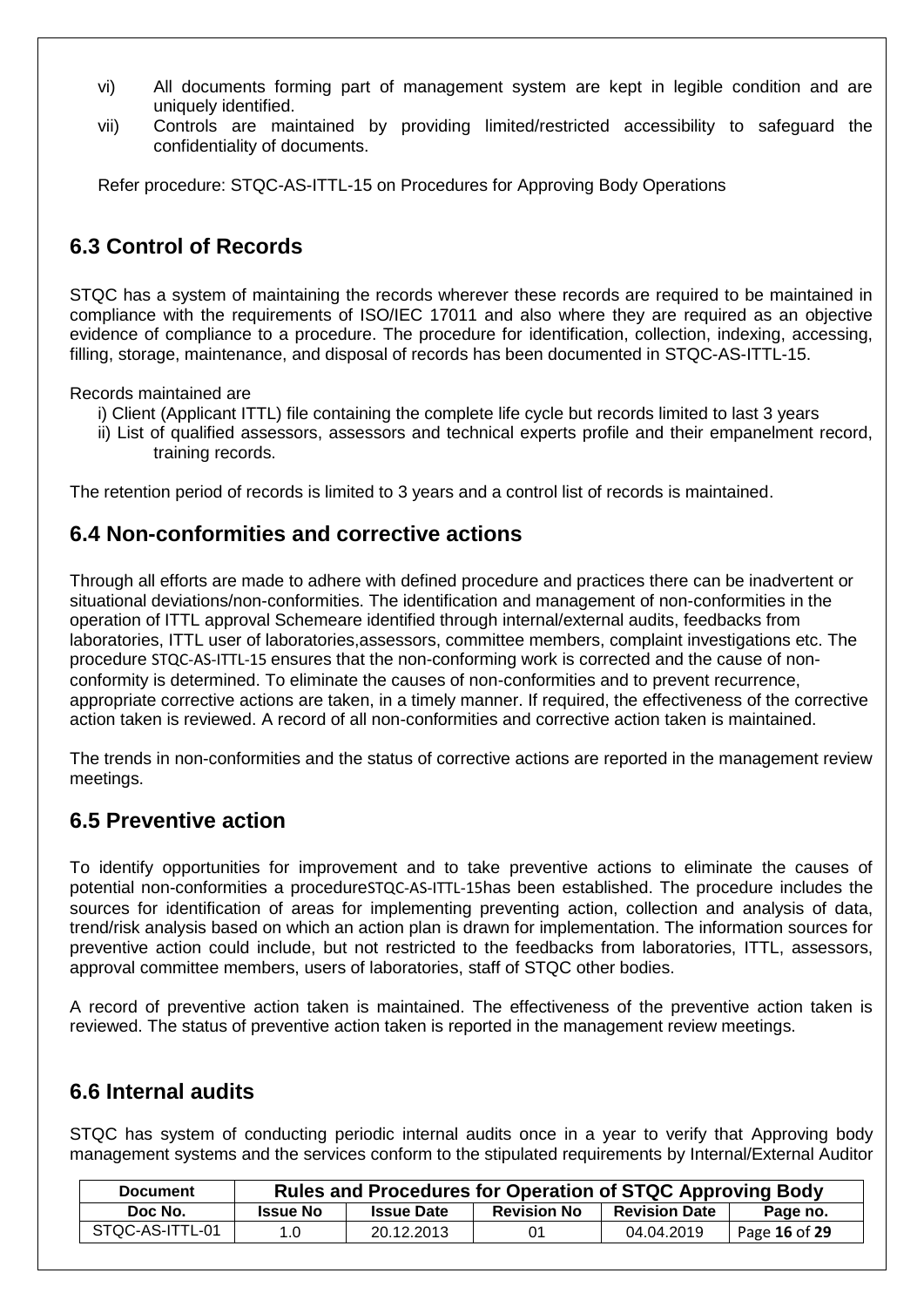nominated by Head-Approving body. An audit program is planned taking to consideration the importance of the processes and areas to be audited. The effectiveness of the corrective actions on the nonconformities of the previous audits is also reviewed. The Quality Officer is responsible for the internal audit process. Audits are conducted by qualified personnel different from those who perform the activity to be audited and are acknowledgeable. The outcome of the audit is formally informed to all concerned personnel responsible for the area audited vide the audit report for their timely and appropriate action. The audit report also includes information on opportunities for improvement, if identified. The results of internal audits are reported in Management Review Meetings. Refer STQC-AS-ITTL-15.

#### **6.7 Management Review**

To ensure the effectiveness of the system, Management Reviews the whole system in terms of the adequacy of its definition, in the context of current environment and its implementation compliance. Management also discusses whether system is capable to meet its objectives and the relevance of the objectives.

Head Approving Body conducts the management review of the STQC management system covering all the input elements as described in procedure STQC-AS-ITTL-15. The review includes current performance and improvement opportunity, where available, for the review elements identified.

The resolutions/actions for implementation arising out of management review shall

- a) improvement of the management system and its processes/services
- b) approval processes in conformity with relevant standards and expectations of interested parties,
- c) defining or re-defining or the policies, goals and objective
- d) requirement of additional resources

#### **6.8 Complaints**

STQC is open to receiving complaints for any of the activities performed by its officials, assessors and the approved laboratories, assessment bodies. The Conformity Assessment Body and the assessors are informed about this policy. All complaints are acknowledged and after investigations, the complainant are informed about the outcome of the complaint. All complaints and the action taken are recorded. The complaint handling procedure STQC-AS-ITTL-12 includes system of establishing validity of the complaint, taking appropriate actions and assessing their effectiveness, suitable correspondence with all the parties involved including the complainant.

## **7 Human Resources**

#### **7.1 Personnel associated with the approval body**

STQC Directorate, comprising of Director, STQC IT Services (Head Approving Body), Technical Operations Manager and support staff are involved in the approval activities of ITTL for eGovernance. All the officers and support staff are full time employees of STQC. The Officers have requisite academic qualifications, knowledge and experience in operations of ITTL as well as in approval procedures. Director, STQC IT Services (Head Approving Body) are responsible for administering and managing the approvals. A job profile of all STQC officers and support staff is available in the personnel records.

STQC has empanelled Lead Assessors and Technical Assessors for all fields/disciplines covered in the scope of ITTL approval. All Lead Assessor and Technical Assessors have vast experience in the laboratory/ITTL or any related activity and are empanelled through a contractual agreement. In case of new and emerging areas, STQC has access to other experts from laboratories or industry or

| <b>Document</b> |                 | <b>Rules and Procedures for Operation of STQC Approving Body</b> |                    |                      |               |  |  |  |
|-----------------|-----------------|------------------------------------------------------------------|--------------------|----------------------|---------------|--|--|--|
| Doc No.         | <b>Issue No</b> | <b>Issue Date</b>                                                | <b>Revision No</b> | <b>Revision Date</b> | Page no.      |  |  |  |
| STQC-AS-ITTL-01 | 1.0             | 20.12.2013                                                       | 01                 | 04.04.2019           | Page 17 of 29 |  |  |  |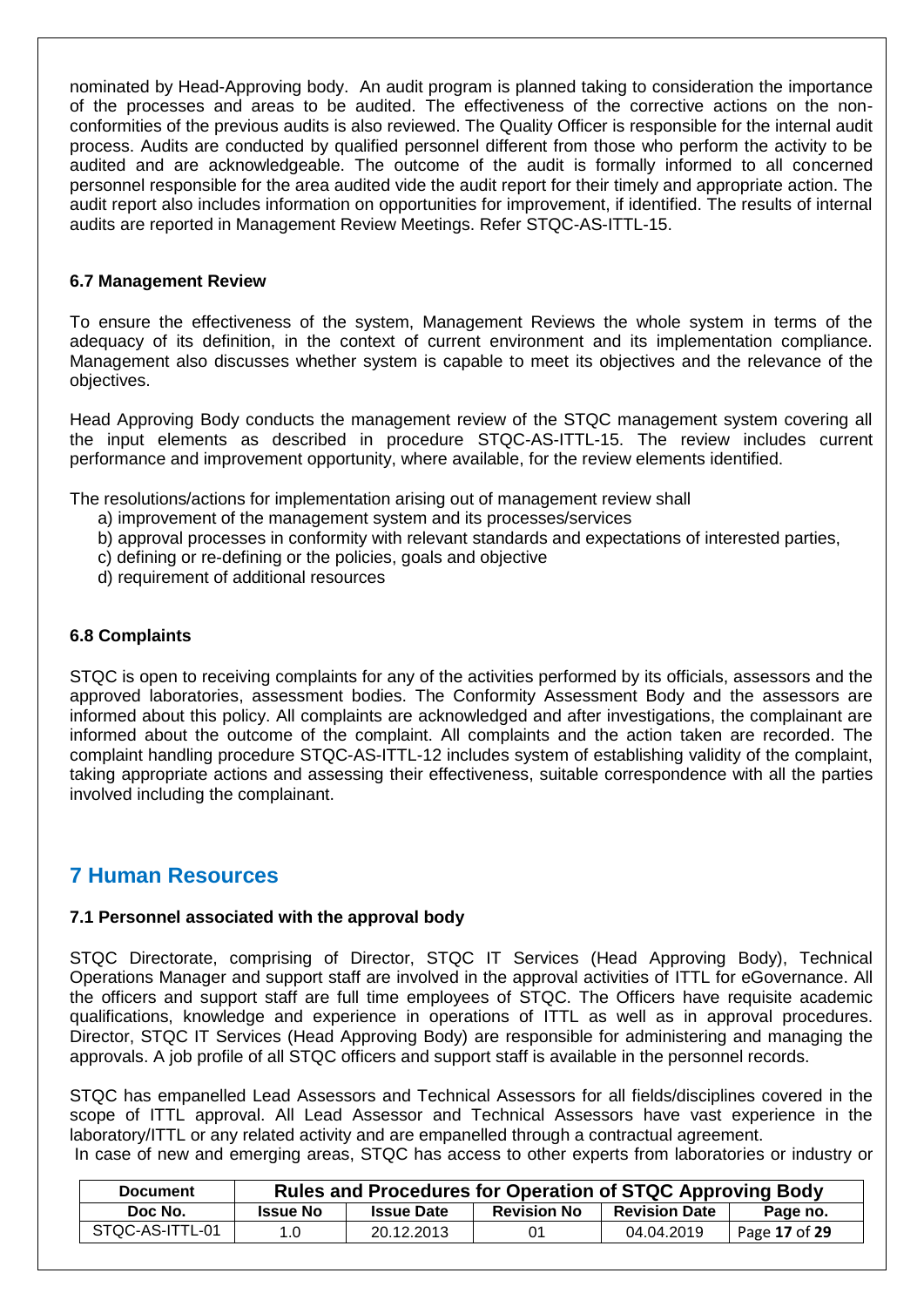related organizations, both national and international.

All STQC employees involved in ITTL approval activities are required to sign a statement for maintaining confidentiality and impartiality which includes independence from commercial and other interest or any association with laboratories/ITTL.

All Lead Assessors and Technical Assessors, Technical Experts(on need basis), Observers are required to sign a contract with STQC which specifies the terms and conditions of their empanelment. The contract contains a declaration in respect of independence and impartiality, as well as a confidentiality statement.

#### **7.2 Personnel involved in the approval process**

STQC selects its employees, assessors and approval committee members for the operation of its approval system based on their qualification, experience and competence. All officers involved in ITTL approval activity when the applicable standards get revised. Training programmes are organized by STQC for its approval officers in specific fields based on requirements. The officers are also encouraged to attend training courses conducted by reputed national and international organizations.

#### **STQC Assessors**

The minimum qualification requirements for assessors is a bachelor"s degree in engineering or a master"s degree in science and a minimum of five years working experience in the relevant field of conformity assessment (Software testing/Audits) at supervisory level and above.

Refer STQC-AS-ITTL-10 on Assessor Empanelment.

#### **Approval committee members**

The desired qualification requirements for the members of approval committee are a minimum of bachelor"s degree in engineering or a master"s degree in science and a minimum of fifteen years working experience in the relevant field of testing in a senior position.

The members are selected based on their necessary technical competence, knowledge of principles and processes of approval, past performance as Assessors or committee members.

### **7.3 Monitoring**

All the assessors both for ITL and assessment bodies are monitored through observation and witness process and records are maintained as per STQC-AS-ITTL-13.

## **8 Approval Process**

#### **8.1 Approval Criteria and Information**

The approval criteria against which the conformity assessment bodies are approved by STQC are given in STQC-AS-ITTL-03.

General information regarding STQC and the procedure followed for approval process and related activities is made available to public through STQC website www.stqc.nic.in, website also provides list of approved Test Laboratories.

| <b>Document</b> |                 | Rules and Procedures for Operation of STQC Approving Body |                    |                      |               |  |  |
|-----------------|-----------------|-----------------------------------------------------------|--------------------|----------------------|---------------|--|--|
| Doc No.         | <b>Issue No</b> | <b>Issue Date</b>                                         | <b>Revision No</b> | <b>Revision Date</b> | Page no.      |  |  |
| STQC-AS-ITTL-01 | 1.0             | 20.12.2013                                                | 01                 | 04.04.2019           | Page 18 of 29 |  |  |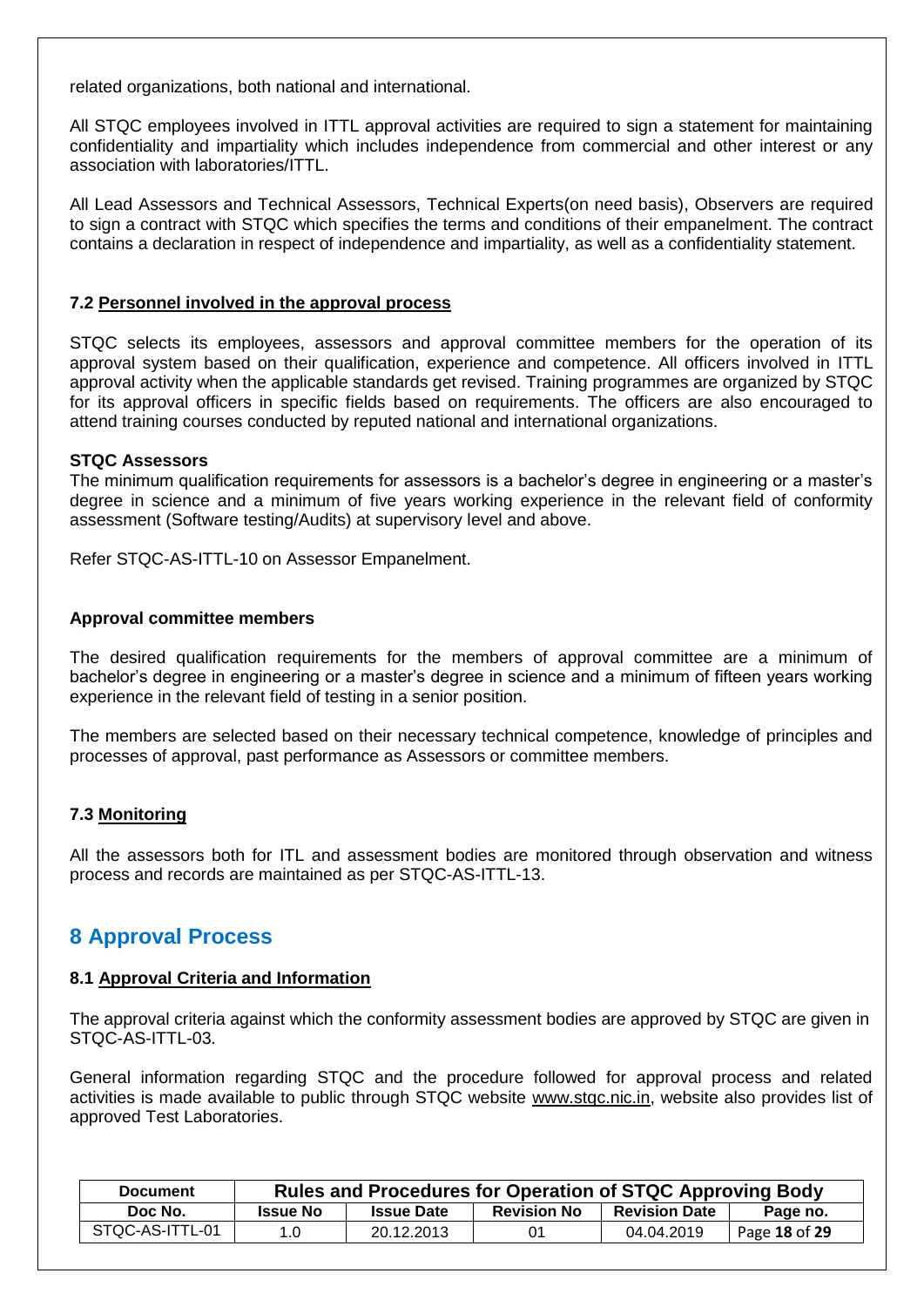### **8.2 Application for Approval**

The ITTL to submit completed Application form for Approval in formatSTQC-AS-ITTL-04 to the Technical Operations Manager along with the Application Fees as per Schedule of Charges STQC-AS-ITTL-05. Clarifications if any, on the Application, theTechnical Operations Manager will coordinate with the applicant lab.

### **8.3 Resource Review**

.

To conduct the assessment of the applicant the approving body reviews the resource requirement depending on size and complexity of the applicant organization, area of technologies and geographical location. Accordingly a team of assessors lead by a lead assessor is assigned the project.

#### **8.4 Subcontracting the Assessment**

At present STQC does not do any subcontracting.

#### **8.5 Preparation for Assessment**

STQC has a system of conducting a system of conducting a pre assessment visit of the ITTL before the initial assessment. At present this is optional.

*Pre-assessment:* STQC assessors have to conduct pre-assessments as per Approval scheme during initial Approval to

- Ensure that the lead assessor"s findings/ major gaps in the Conformity Assessment Body, ITTL, quality manual/documents. This first identification of the gaps/problems in implementation would be considered a pre-assessment.
- Pre-assessment as stage-1 enables to plan for the final stage-2 assessment wherein, the ITTL has closed all the observations/Non conformances in documentation or system implementation ready for the full assessment for Approval..

To implement the pre-assessment program, the Approving body nominatedLead assessor communicates to Applicant Laboratory. on mutually acceptable date pre-assessment is conducted with notification to Approving Body.If necessary Technical Expert also may participate in Pre-assessment as nominated by the Approving body.

Assessment charges as per Schedule of Charges in STQC-AS-ITTL-05.

**Delayed Assessment Policy:** If an IT Testing Laboratory fails to undergo its full assessment within one year from receipt of the application at STQC headquarters, the Approving body is prompted by STQC to take action. If no action is taken within thirty (30) days of that reminder, the ITTL is required to begin the application process again and pay the approval fees in effect at that time. Any fees paid with the initial application will not be refunded.

*Policies with respect to Branch Systems:* If Applicant ITTL are applying as a multi-facility at multilocation, then a separate application must be completed for each ITTL location.

ITTL applying as corporate entity, then a branch ITTL shall follow the following conditions:

#### **Application for approval**

All application, renewal of approval and annual review processes must be coordinated through one central person, the Corporate Representative; All fee payments and invoices must be coordinated through the

| <b>Document</b> |                 | <b>Rules and Procedures for Operation of STQC Approving Body</b> |                    |                      |               |  |  |
|-----------------|-----------------|------------------------------------------------------------------|--------------------|----------------------|---------------|--|--|
| Doc No.         | <b>Issue No</b> | <b>Issue Date</b>                                                | <b>Revision No</b> | <b>Revision Date</b> | Page no.      |  |  |
| STQC-AS-ITTL-01 | 1.0             | 20.12.2013                                                       | 01                 | 04.04.2019           | Page 19 of 29 |  |  |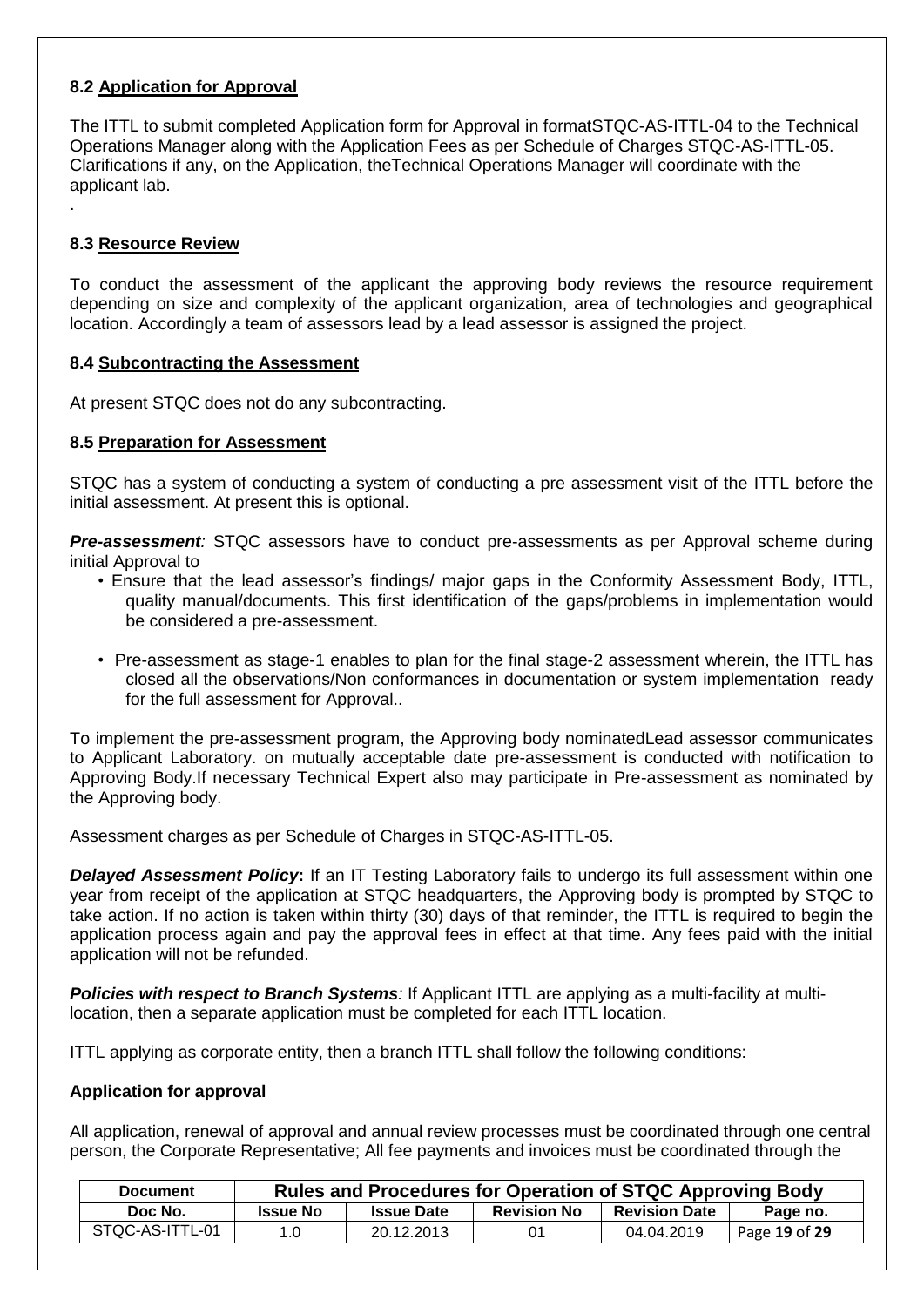Corporate Representative; All Conformity Assessment Body within a single branch system must have the same anniversary date; All ITTL within a single branch system are given related certificate.

This central coordination and arrangement within STQC database allows for greater efficiency in handling various Processes, No discount on fee is offered to all type of testing of Conformity Assessment Body ITTL.

For large branch systems, this central coordination can become cumbersome and all branch bodies within the system are often unable to complete the various processes (renewals and annual reviews) by the same anniversary date or deadline. There are two options choosing not to apply as a branch system but preferred to apply as independent facilitiesinview of the following:

- 1. Each ITTL would be given a separate anniversary date as well as independent certificate numbers.
- 2. In addition, all annual review and renewal paperwork and invoices would be sent to the individual Conformity Assessment Body contacts instead of a corporate representative.
- 3. Each ITTL would be responsible for the initial application fee and the full annual fee for each year of approval maintenance.

#### **8.6 Document and record review**

The adequacy of documentation is reviewed by the lead assessor before proceeding for on-site preassessment/assessment visit. Further, even during the on-site assessment Lead assessor/Technical Assessors/Experts are required to review the document to evaluate its conformity with the criteria (e.g. ISO 17025 for Laboratory approval) as applicable and the relevant specific criteria documents and other STQC requirement documents and report the status suitably vide the assessment report.

If there are gross non-conformities reported by the team member(s), it may be decided not to proceed with the on-site assessment and the non-conformities are reported in writing to the Conformity Assessment Body.

### **8.7 On-site Assessment**

Procedure for conducting on-site assessment is detailed in Assessor Guide which includes procedure for conducting an opening meeting. During the meeting where the assessment team and the key personnel of the Conformity Assessment Body are present, the team explains to the ITTL the purpose of assessment, the approval criteria, the assessment schedule and the scope of approval is confirmed.

The Team Leader identifies representative sample for witness the basic principles of sampling are followed to make it representative considering the applied scope. This also covers sampling for witnessing the performance of representative number of staff of the laboratory/organisation to provide assurance of the competence of the organisation across the scope of approval.

### **8.8 Analysis of findings and assessment report**

The assessment team is required to analyse all relevant information and evidence gathered during the document and record review and the on-site assessment. Based on this the team is required to determine the extent of competence and ascertain whether the work of the organization/laboratory is being performed in accordance with the assessment criteria.

The areas of improvement if observed are required to be summarized and presented by the Assessment team to the management during the closing meeting, however assessors are made aware of the fact that the improvements suggested are merely for making the organisation/laboratory understand the requirements of the standard and should not be for offering any consultancy

| <b>Document</b> |                 | <b>Rules and Procedures for Operation of STQC Approving Body</b> |                    |                      |               |  |  |
|-----------------|-----------------|------------------------------------------------------------------|--------------------|----------------------|---------------|--|--|
| Doc No.         | <b>Issue No</b> | <b>Issue Date</b>                                                | <b>Revision No</b> | <b>Revision Date</b> | Page no.      |  |  |
| STOC-AS-ITTL-01 | 1.0             | 20.12.2013                                                       | 01                 | 04.04.2019           | Page 20 of 29 |  |  |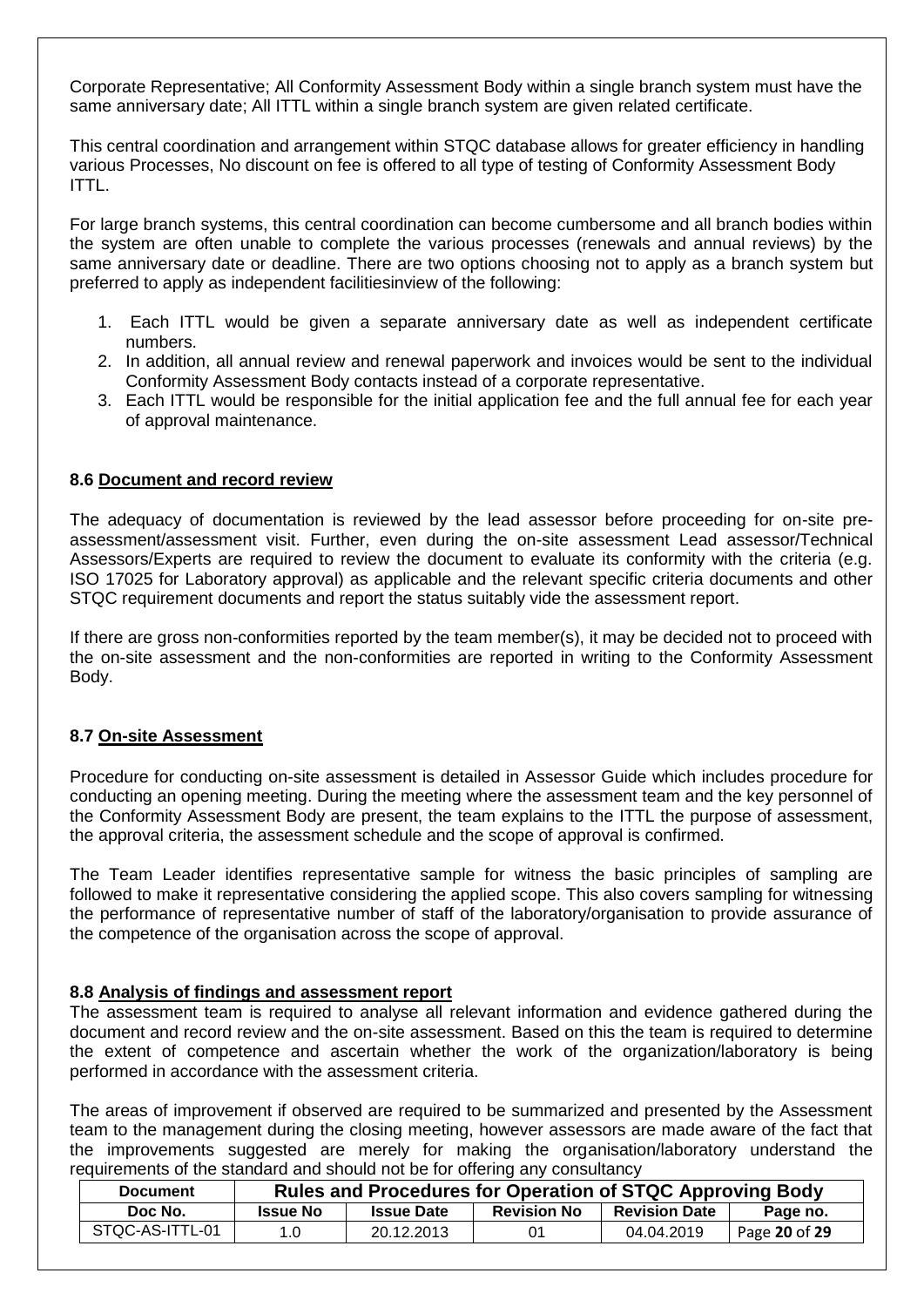When the assessment team needs clarification/interpretation on any aspect or if there arises a conflict between assessment team and the organisation laboratory, there exists provision for referring the matter to STQC.

STQC procedure for conduct of assessment requires that a closing meeting between the assessment team and the ITTL management takes place. During the closing meeting the assessment team briefs the ITTL about the findings of the assessment and provides clarifications on the queries raised by the (ITTL). A written report is prepared, consistent with the proceedings of the assessment.

STQC remains responsible for the contents of the assessment report including non-conformities.

STQC procedure ensures that the responses of the (ITTL) to resolve the non-conformities raised by the assessment team are reviewed to verify their adequacy and effectiveness. If required additional information is called for. The closure of non-conformities is either done based on review of evidence of effective implementation of corrective actions or through a follow-up visit, appropriate. The assessment report is forwarded to the approval committee through secretariat.

The Approval Committee is provided with adequate information, to take a decision regarding recommendation for grant, reduction, extension, maintenance or withdrawal of approval. This includes information on, unique identification of the ITTL, dates of the on-site assessment, names of assessors/experts involved in assessment report, a statement on the adequacy of internal organization, information on the resolution of all non-conformities, and any other relevant information. Based on the recommendation of the approval committee, Head approval scheme takes the decision on approval.

#### **8.9 Decision-making and granting approval**

The STQC Secretariat analyses the assessment report received from the assessment team; if required, seeks further information and when fully satisfied prepares a summary.

STQC organizes approval Committee meetings at regular intervals. In all cases where the assessment of the ITTL has been conducted and the non-conformities if any, raised by the assessment team are subsequently closedare placed before the approval committee for a recommendation/decision to grant approval.

STQC does not have any policy of making use of assessments already performed by another approving body for use by its decision taking system.

Decision regarding approval is taken by Head of Scheme based on the recommendation of the approval Committee. An approval certificate with unique identification number is then issued to the ITTL. The certificate contains all relevant information including scope. Refer STQC-AS-ITTL-08 Certificate of Approval.

#### **8.10 Appeals**

STQC has established policy and procedure for dealing with appeals from ITTL against its own decisions. The cases may involve refusal of approval or scope reduction for applicant suspension, forced withdrawal of ITTL.

The appeals procedure includes appointment of an independent individual/Appeals Committee, to decide validity of the appeals received. An officer of STQC has been nominated for informing ITTL of the final decision and to take follow up actions, if required.

| <b>Document</b> |                 | Rules and Procedures for Operation of STQC Approving Body |                    |                      |               |  |  |
|-----------------|-----------------|-----------------------------------------------------------|--------------------|----------------------|---------------|--|--|
| Doc No.         | <b>Issue No</b> | <b>Issue Date</b>                                         | <b>Revision No</b> | <b>Revision Date</b> | Page no.      |  |  |
| STQC-AS-ITTL-01 | 1.0             | 20.12.2013                                                | 01                 | 04.04.2019           | Page 21 of 29 |  |  |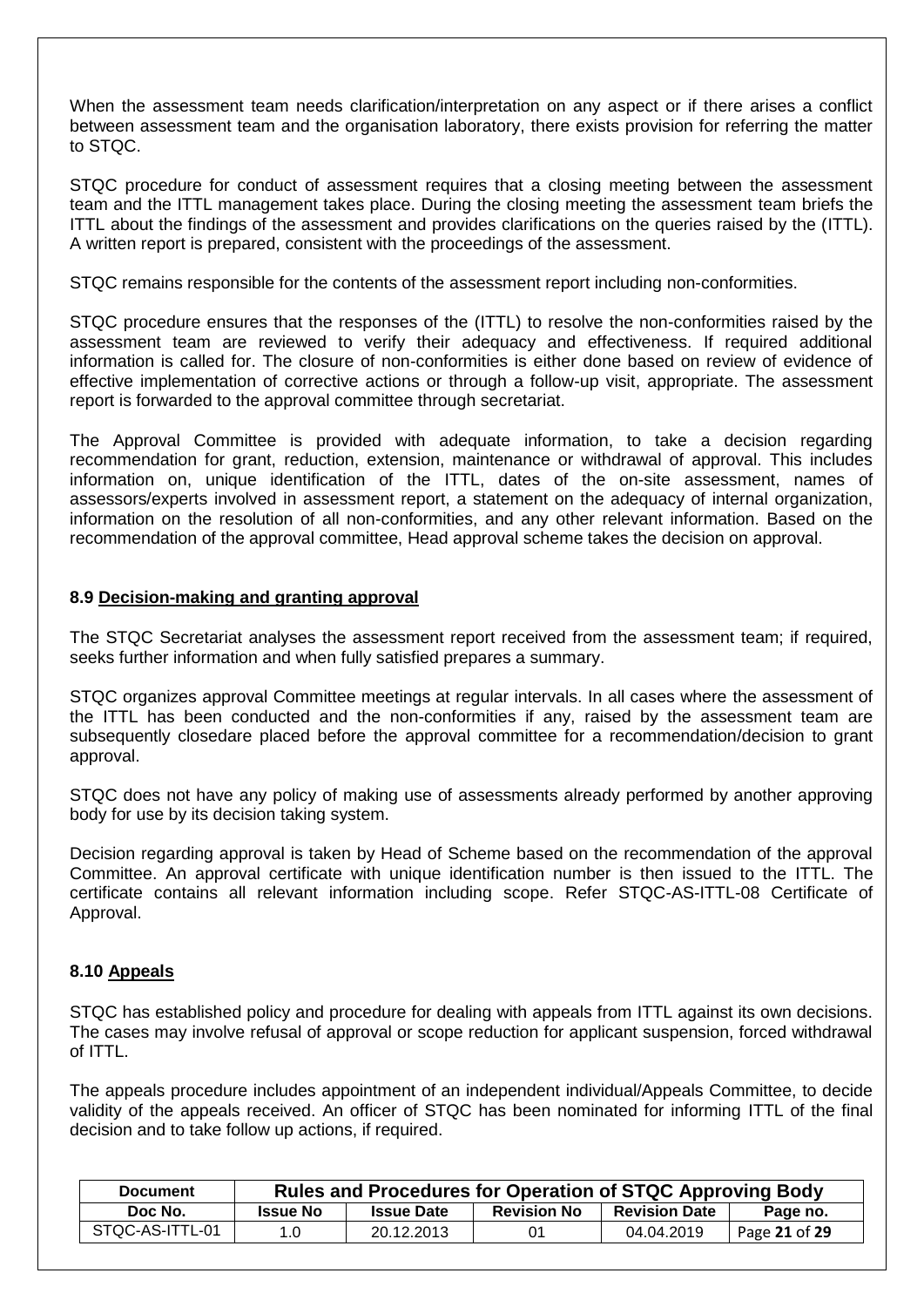### **8.11 Reassessment and surveillance**

Surveillance and reassessment procedures are consistent with initial approval procedures. The experience gained during previous assessments is taken into account for future assessments.

STQC grants approval to ITTL for a period of 2 years. STQC conducts an annual surveillance and a reassessment every two years. The surveillance are conducted on site.

After the grant of approval a plan is prepared for conducting the surveillance and re-assessment of ITTL. The design of the plan is such that it ensures that for each approved ITTL the representative samples of the scope of approval are assessed during re-assessment. Where the approval scope is very large, the plan covers the entire scope over a period of two approval cycles.

During surveillance or re-assessment, when non-conformities are identified, the ITTL is given a maximum time of two months to take corrective actions and implement them.

After the surveillance, the ITTL is informed by STQC about the decision of continuation of approval in writing.

After the re-assessment visit, if the approval is renewed, a new certificate bearing the old approval number and having new validity period, is issued. STQC may also conduct special surveillance visit as a result of complaints or changes effecting the ITTL operations.

### **8.12 Extending approval**

The ITTL at any time during the approval cycle can request for extension of scope within already approved discipline(s)/Types of testing or to include new discipline(s)/Type of testing. STQC has a policy of either conducting special assessment visit or to club it with the forthcoming assessment visit. The procedure to be followed is same as that for the initial assessment except that adequacy audit and pre-assessment are not carried out.

### **8.13 Suspending, withdrawing or reducing approval**

When the ITTL fails to meet the requirements of approval or the terms and conditions of maintaining approval. Approval can be suspended or withdrawn or results in reduction in scope as per procedure Adverse decisions of Approving Body STQC-AS-ITTL-14.ITTL itself may ask for reduction in its scope of approval during Surveillance or Reassessment.

### **8.14 Records on ITTLs**

.

STQC has a system of maintaining all the records on ITTL as per STQC-AS-ITTL-15, to demonstrate that the requirements for approval and competence have been effectively fulfilled. These records are regularly updated by concerned officers.

STQC has a policy and system for maintaining all the records pertaining to ITTL secured to ensure confidentiality. The hard copies of all records related to each ITTL are available with Technical Operations Manager/Approving Body in respective ITTL files. Each record is identified by a unique identification number and the number is displayed on the file. The files are stored at appropriate place and properly indexed. These records are keep in safe custody under lock and accessible to authorized staff of STQC.

The records for ITTL include the relevant correspondence last two assessment reports, minutes of approval committee meetings, approval decisions and the copies of approved certificates issued to the ITTL.

| <b>Document</b> |                 | Rules and Procedures for Operation of STQC Approving Body |                    |                      |               |  |  |  |
|-----------------|-----------------|-----------------------------------------------------------|--------------------|----------------------|---------------|--|--|--|
| Doc No.         | <b>Issue No</b> | <b>Issue Date</b>                                         | <b>Revision No</b> | <b>Revision Date</b> | Page no.      |  |  |  |
| STQC-AS-ITTL-01 | 1.0             | 20.12.2013                                                | 01                 | 04.04.2019           | Page 22 of 29 |  |  |  |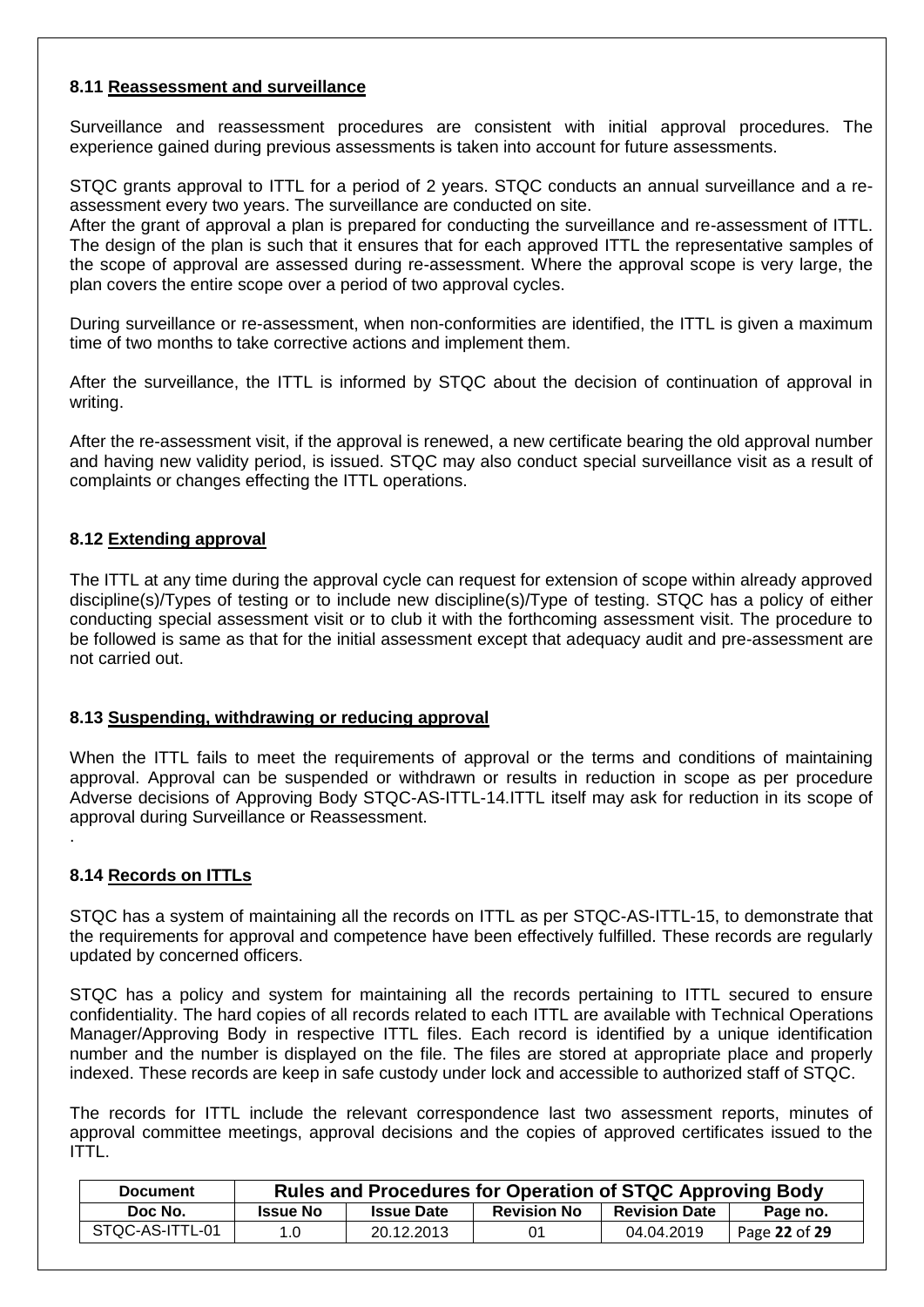### **9 Reference to approval and use of symbols**

ITTL approved by STQC Approving Body are permitted to use STQC Approved Laboratory symbol as a mark of indicating their approval status. The approved ITTL is neither allowed to make misleading or unauthorized statement regarding its approval nor the use to imply that a product, process, system or person is approved by the STQC. Approved ITTL is required to take due care to prevent use of its report/certificate or any part thereof in a misleading manner. An approved ITTL upon expiry, suspension or withdrawal of its approval is required to discontinue use of all advertising matter that contains any reference to an approved status. Refer to STQC-AS-ITTL-11 for Use of logo.

### **10 DISCLAIMER**

- 1. The approval services and the results thereof are provided on an AS IS basis without warranty of any kind. STQC Approving Body disclaim any and all warranties, express or implied, including without limitation any warranties of merchantability or fitness for a particular purpose with respect to the approving services and the results of our assessments.
- 2. In no event shall STQC Approving Body or any of their respective officers/directors/officials under Approving scheme, subsidiaries, parents or affiliates be liable to anyone claiming through Supplier, for any special, indirect, incidental or consequential damages of any kind or for any damages whatsoever resulting from reliance on the test results.
- 3. The terms and conditions specified in the scheme, represent the entire agreement between Supplier and the STQC relating to approving services and the assessment results thereof. In case of any dispute, the decision of Appellate Authority i.e. Chairman governing body shall be final and binding.
- 4. The reports of STQC Approval shall not be produced in any court of law, as they shall be issued only for the purpose of recognizing Conformity Assessment Bodies. Conformity Assessment Bodies rights and obligations arising under this agreement cannot be assigned, transferred or delegated to any other person.
- 5. The scheme is in no way replacement of accreditation of test laboratories operated by National Accreditation Board of Laboratories, NABL. The scheme is being operated with a limited objective to identify competent and reliable Conformity Assessment Bodies(Independent Test Laboratories) for evaluating Quality of eGovernance Solutions.

| <b>Document</b> | Rules and Procedures for Operation of STQC Approving Body |                   |                    |                      |               |  |
|-----------------|-----------------------------------------------------------|-------------------|--------------------|----------------------|---------------|--|
| Doc No.         | <b>Issue No</b>                                           | <b>Issue Date</b> | <b>Revision No</b> | <b>Revision Date</b> | Page no.      |  |
| STQC-AS-ITTL-01 | 1.0                                                       | 20.12.2013        | 01                 | 04.04.2019           | Page 23 of 29 |  |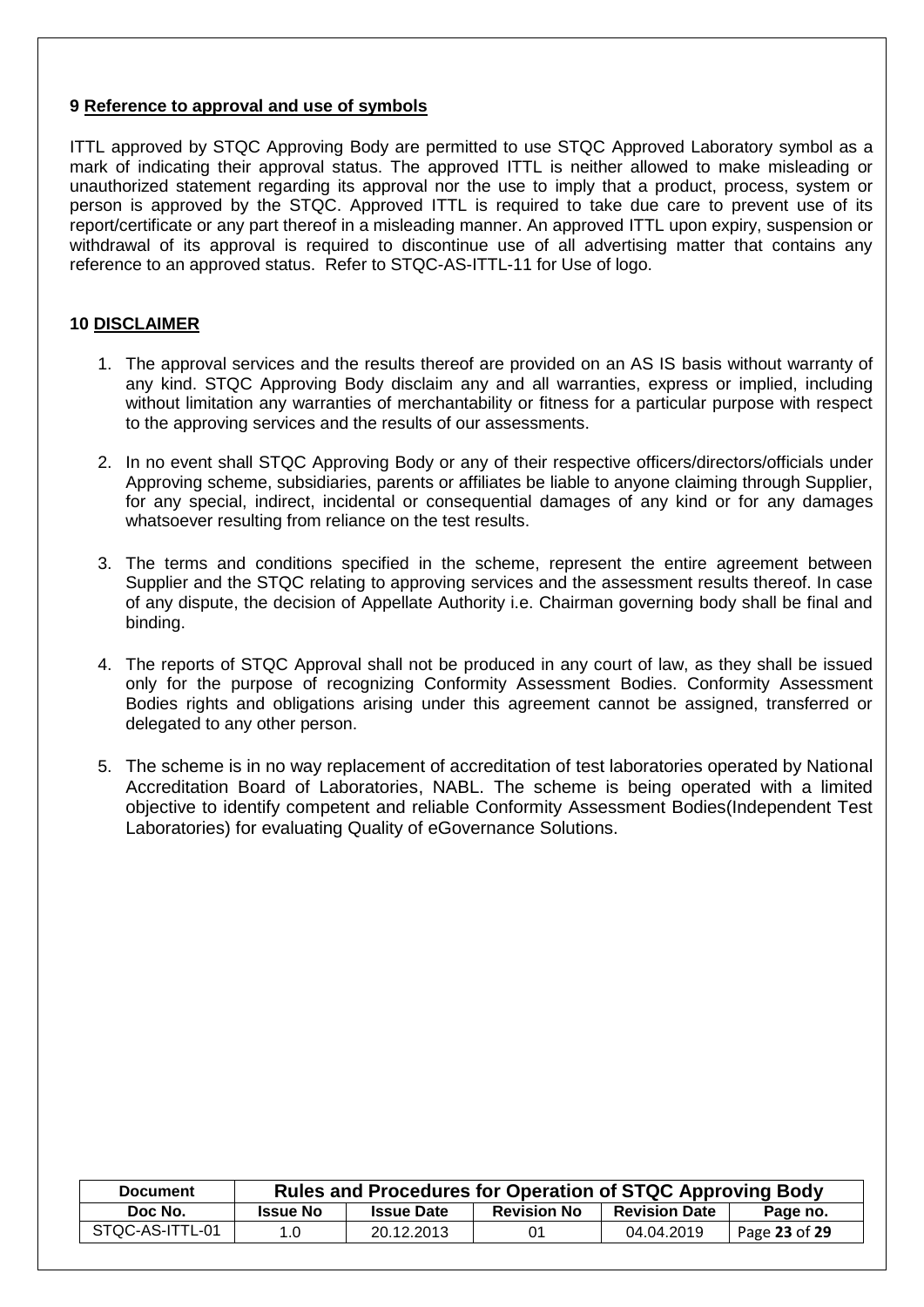### Annexure I **Guidelines for the Conformity Assessment body, ITTL**

### I) **Guidelines on Impartiality**

A Conformity Assessment Body may, in so far as the law permits, limit its service to applicants operating in a defined geographic region, or it may limit its service to organizations operating within the technical sector, or a part of a sector, in which the Conformity assessment body has its approved scope.

The senior executive, staff and/or personnel of the organization need not necessarily be full time personnel, but their other employment shall not be such as to compromise their impartiality.

Impartiality, can only be safeguarded by a structure, that enablesthe participation of all parties significantly concerned in the development of policies and principles regarding the content and functioning of the assessment system.

The structure required for the safeguarding of the impartiality shall be separate from the management established unless the entire management function is performed by a committee or group that is constituted to enable participation of all parties.

There should be a system to counteract any tendency on the part of the owners of a certification/registration body to allow commercial or other considerations to prevent the consistent technically objective provision of its service. This is particularly necessary when the finance to set up a assessment/certification/registration body has been provided by a particular interest which predominates I the shareholding and/or the board of directors.

It is required that a documented structure of the assessment body has built into it provision for the participation of all the significantly concerned parties. This should normally be through some kind of committee. This structure shall be formally established at the highest level within the organization either in the documentation that establishes the assessment body"s legal status or by some other means that prevents it being changed in a manner that compromises the safeguarding of impartiality. Any change in this structure should take into account advice from the committee, or equivalent.

A judgment is required to ensure all parties significantly concerned in the system are able to participate. What is essential is that all identifiable major interests should be given the opportunity to participate, and that a balance of interests, where no single interest predominates, is achieved. Where one sector (e.g. Government, industry etc) provides more than one individual to represent separate aspects of the sector"s interests, the fact that they come from the one sector deems them to constitute a single interest. The members should normally be chosen atleast from among representatives of the following groups: government, industry, consumers, NGO"s. For practical reasons there may be a need to restrict the number of persons.

On request of the committee or equivalent the management responsible for the various functions described should provide all the necessary information, including the reasons for all significant decisions and actions, and the selection of persons responsible for particular activities, in respect of assessment to the committee or equivalent to enable it to ensure proper and impartial assessment. If the advice of this committee or equivalent is not respected in any matter by the management, the committee or equivalent shall take appropriate measures, which may include informing the STQC approval body.

### II) **Guidelines on Legal Entity**

Approval shall only be granted to a body which is a legal entity and will be confined to declared scopes, activities and locations. If the Assessment activities are carried out by a legal entity which is part of a

| <b>Document</b> |                 | Rules and Procedures for Operation of STQC Approving Body |                    |                      |               |  |
|-----------------|-----------------|-----------------------------------------------------------|--------------------|----------------------|---------------|--|
| Doc No.         | <b>Issue No</b> | <b>Issue Date</b>                                         | <b>Revision No</b> | <b>Revision Date</b> | Page no.      |  |
| STQC-AS-ITTL-01 |                 | 20.12.2013                                                | 01                 | 04.04.2019           | Page 24 of 29 |  |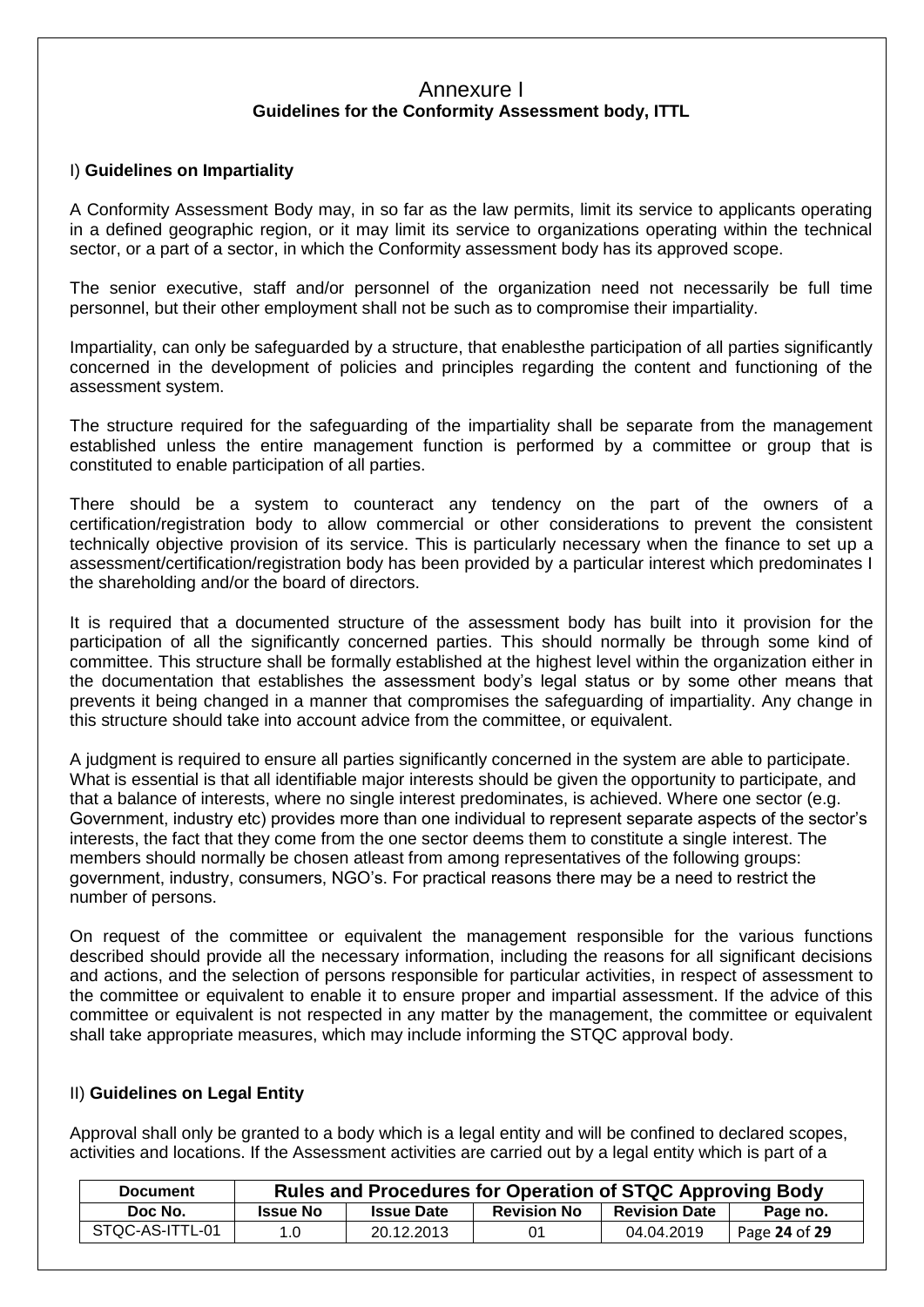larger organization, the links with other parts of the larger organization shall be clearly defined and should demonstrate that no conflict of interest exists. Relevant information on activities performed by the other parts of the larger organization shall be given by the assessment body to the approving body(STQC).

Demonstration that a assessment body is a legal entity, as required means that if an applicant assessment body is a division within a larger legal entity, approval shall only be granted in the name of the larger legal entity. In such a situation, relevant functions of the legal entity may be subject to audit by the body in order to pursue specific audit trails and/or review records relating to the approving body in order to pursue specific audit trails and/or review records relating to the body. The part of the legal entity that forms the actual approval assessment body may trade under a distinctive name, which should appear on the approval certificate.

Assessment Bodies which are part of government, or the government departments, will be deemed to be legal entities on the basis of their governmental status. Such bodies status and structure shall be formally documented

### III) **Guidelines on Financial Stability**

The requirement for financial stability requires the assessment body to demonstrate that it has a reasonable expectation of being able to continue to provide the service in accordance with its contractual obligations. Assessment bodies are responsible for providing the approving body (STQC) with sufficient evidence to demonstrate viability, e.g. management reports or minutes, annual reports, financial audit reports, financial plans. Approving body(STQC) will not attempt any direct audit of the financial accounts of assessment bodies.

#### IV) **Guidelines on Conflict of Interest**

If the assessment body and an applicant or approved organisation are both part of some/ related organisation, they should not report directly to a person or group having operational responsibility for both. The assessment body shall, in view of the impartiality requirement, be able to demonstrate how it deals with such a case.

There are two separate requirements firstly, assessment body shall not under any circumstances provide the services which are conflict of interest secondly, although there is no specific restriction on the services or activities a related body may provide, these shall not affect the confidentiality, objectivity or impartiality of the assessment body.

Consultancy, is considered to be participation in an active creative manner in the development of the System(ISMS, ITSM etc) to be assessed by, for example:

- a) preparing or producing manuals, handbooks or procedures;
- b) participating in the decision making process regarding management system matters;
- c) giving specific advice towards the development and implementation of management systems for eventual certification/registration/assessment.

Impartiality and independence of the assessment body is assured at three levels:

- a) Strategic and policy
- b) Decisions on approval reporting compliance
- c) Auditing.

Assessment bodies may carry out the following duties without them being considered as consultancy or necessarily creating a conflict of interests.

a) certification/registration including information meetings, planning meetings, examination of documents, auditing (not internal auditing) and follow up of nonconformities;

| <b>Document</b> |                 | Rules and Procedures for Operation of STQC Approving Body |                    |                      |               |  |
|-----------------|-----------------|-----------------------------------------------------------|--------------------|----------------------|---------------|--|
| Doc No.         | <b>Issue No</b> | <b>Issue Date</b>                                         | <b>Revision No</b> | <b>Revision Date</b> | Page no.      |  |
| STQC-AS-ITTL-01 | 1.0             | 20.12.2013                                                |                    | 04.04.2019           | Page 25 of 29 |  |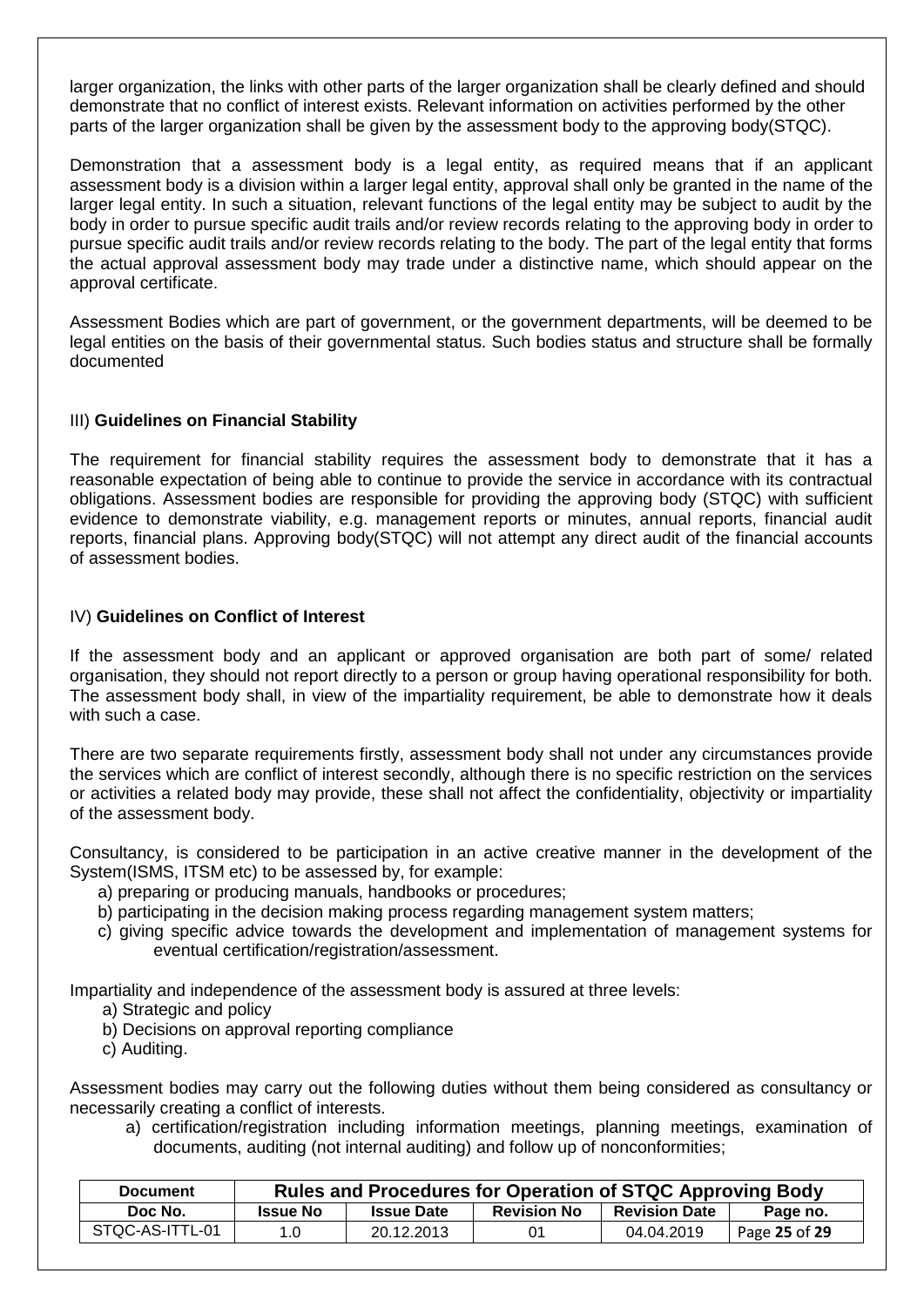- b) arranging and participating as a lecturer in training courses, provided that where these courses relate to environmental management Quality Management, occupational safety management, Information Security Management etc. related management systems or auditing they should confine themselves to the provision of generic information and advice which is freely available in the public domain i.e. they should not provide company specific advice.
- c) Making available or publishing on request information on the basis for the certification/registration body"s interpretation of the requirements of the assessment standards;
- d) Activities prior to audit aimed solely at determining readiness for assessment; since the stage 1 audit includes an evaluation of readiness for further assessment activity, assessment bodies should exercise extra vigilance to assure that any additional pre-assessment activities do not result in the provision of recommendations or advice that would contravene intent of assessment. The assessment body should be able to confirm that such activities do not contravene these provisions and that they are not used to justify a reduction in the eventual assessment duration;
- e) Performing second and third party audits according to other standards or regulations than those being part of the scope of approval.
- f) Adding value during assessments and surveillance visits e.g. by identifying opportunities for improvement, as they become evident, during the audit without recommending specific solutions.

Consultancy by a relating body and certification/registration assessment should never be marketed together and nothing should be stated in marketing material or presentation, written or oral, to give the impression that the two activities are linked. It is the duty of the assessment body to ensure that none of its clients is given the impression that the use of both services (certification/registration and consultancy), would bring any business advantage to the client so that the assessment remains, and is seen to remain, impartial.

Nothing should be said by a assessment body that would suggest that assessment would suggest that assessment would be simpler, easier or less expensive if any specified consultancy or training services were used.

### V) **Guidelines on Related Body**

A related body is one which is linked to the assessment body by common ownership or directors, contractual arrangements, common elements in the name, informal understanding or other means such that the related body has a vested interest in the outcome of an assessment or has a potential ability to influence the outcome of an assessment.

The approving body should analyze and document the relationship with such related bodies to determine the possibilities for conflict of interest with provision of assessment and identify those bodies and activities that could, if not subject to appropriate controls, affect confidentiality, objectivity or impartiality.

Assessment bodies shall demonstrate how they manage their assessment business and any other activities so as to eliminate actual conflict of interest and minimize any identified risk to impartiality. The demonstration shall cover all potential sources of conflict of interest, whether they arise from within the assessment body or from the activities of related bodies.

Approving body will expect assessment bodies to open up these processes for audit. This may include to the extent practicable and justified, pursuit of audit trails, account should be taken of the assessment body"s history of impartial assessment. If evidence of failure to maintain impartiality is found, there may be a need to extend the audit trail back into the related bodies to provide assurance that control over potential conflicts of interest has been re-established.

| <b>Document</b> | Rules and Procedures for Operation of STQC Approving Body |                   |                    |                      |               |  |
|-----------------|-----------------------------------------------------------|-------------------|--------------------|----------------------|---------------|--|
| Doc No.         | <b>Issue No</b>                                           | <b>Issue Date</b> | <b>Revision No</b> | <b>Revision Date</b> | Page no.      |  |
| STQC-AS-ITTL-01 | 1.0                                                       | 20.12.2013        | 01                 | 04.04.2019           | Page 26 of 29 |  |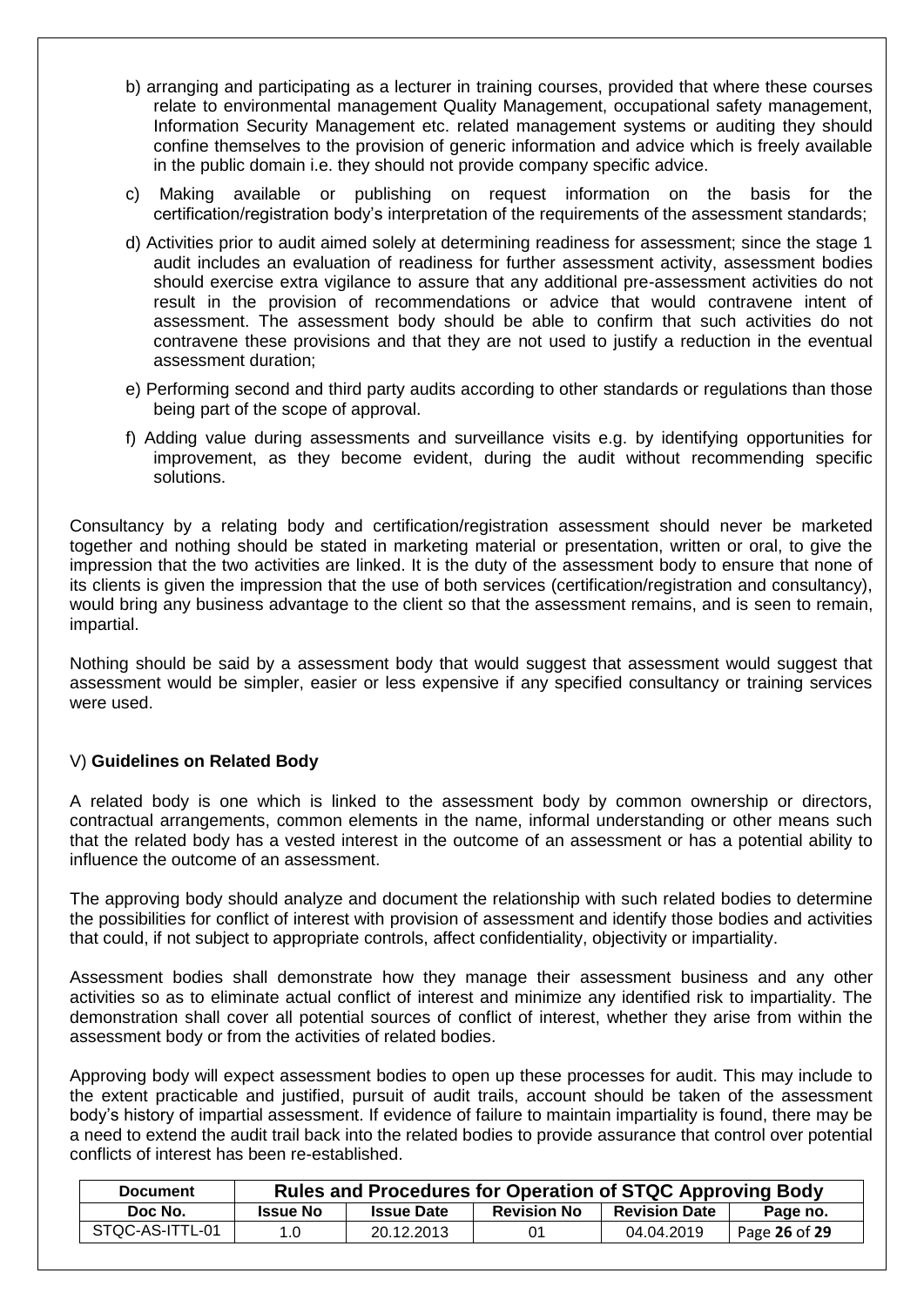People who have provided consultancy, including those acting in a managerial capacity, should not be employed to conduct an audit as part of the assessment process if they have been involved in any consultancy activities towards the organisation in question, or any company related to that organization, within the last two years. Situations such as an employer's involvement or previous involvement with the organisation being assessed may present individuals involved in any part of the assessment process with a conflict of interest. The assessment body has a responsibility to identify and evaluate such situations and to assign responsibilities and tasks so as to ensure that impartiality is not compromised.

### VI) **Guidelines on Subcontracting**

Assessment body should require all assessment sub-contractors or external assessors/auditors to give undertakings regarding the marketing of any consultancy services.

The assessment body should be responsible for ensuring that neither related bodies, nor sub-contractors, nor external assessors/auditors operate in breach of the undertakings that they have given. It should also be responsible for implementing appropriate corrective action in the event that such a breach is identified. Approving Body (STQC) body will issue certificate or "statement of compliance" on the basis of an assessment carried out by another body provided that the agreement with the subcontracted body requires it to comply with the all requirements. Assessments carried out by subcontracted bodies shall give the same confidence as assessments carried out by the approving body itself. Evaluation of the audit report and the decision on certification/registration "statement of compliance" shall be made only by the approving body (STQC) itself, and not by any other assessment body. Where joint assessments are undertaken, satisfy itself that the whole of the assessment has been satisfactorily undertaken by competent assessors/auditors.

Subcontracting requirement does not mean that the consent of the organization under assessment is required in case of subcontracting of administrative activities (such as co-ordination/Management activities of assessment body).

### VII) **Guidelines on Assignment for a specific assessment**

It is a condition of approval of assessment body that adequate resources can be deployed to conduct audits meeting the requirements. The assessment body"s procedures shall ensure that personnel employed to assess organizations are competent in the field in which they are operating. Personnel responsible for managing audits shall be identified and their competencies documented.

In certain instances, particularly where there are critical requirements and special procedures, the background knowledge of the audit team may be supplemented by briefing, specific training or technical experts in attendance. The assessment body may attach non-auditor experts to their audit teams. If a body uses technical experts, its systems shall include details of how technical experts are selected and how their technical knowledge is assured on a continuing basis. The assessment body may rely on outside help, for example from industry of professional institutions.

### VIII) **Guidelines on Use of Technical Experts**

Technical experts with specific knowledge regarding the process and Technical issues (in ISMS or ITSM) and legislation affecting the organization, but who do not satisfy all of the above criteria, may be part of the audit team. Technical experts would not function independently.

### IX) **Guidelines on the definition of Site**

Where it is not practicable to define a location (e.g. for services), the coverage of the certification/

| <b>Document</b> | Rules and Procedures for Operation of STQC Approving Body |                   |                    |                      |               |  |
|-----------------|-----------------------------------------------------------|-------------------|--------------------|----------------------|---------------|--|
| Doc No.         | <b>Issue No</b>                                           | <b>Issue Date</b> | <b>Revision No</b> | <b>Revision Date</b> | Page no.      |  |
| STQC-AS-ITTL-01 | 1.0                                                       | 20.12.2013        | 01                 | 04.04.2019           | Page 27 of 29 |  |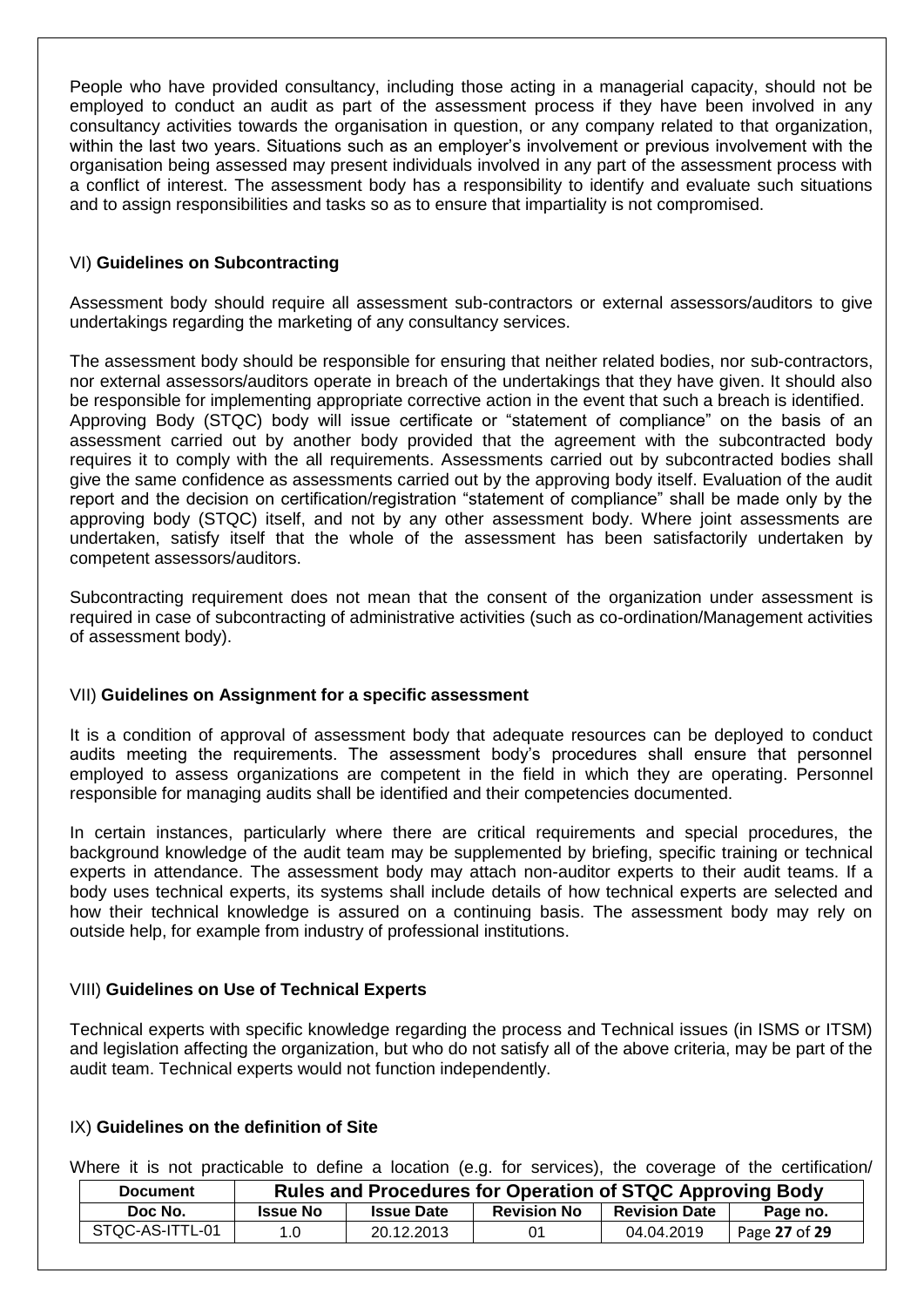registration should take into account the organization"s headquarters activities as well as delivery of its services. Where relevant, in special cases, the certification/registration body may decide that the certification/ registration audit will be carried out only where the organization delivers its services. In such cases the interfaces with its headquarters should be audited.

### **Multi-Site**

This guidance addresses the situation where an organization has activities under the control of a single conformity Assessment system which operates across a number of geographical locations. Assessment can be done covering multiple sites provided that each site included in the scope of the approval has been either

- a) individually audited by the assessment body
- b) is included in a sample based approach (see below).

Sample based approach

Assessment bodies wishing to use a sample based approach to the assessment of sites with similar activities need to maintain procedures which include the full range of issues below in the building of their sampling programme.

The methodology and procedures which assessment body employs and provide demonstrable evidence of how these take account of the issues below to manage multi-site assessment should be approved by STQC.

The procedures should ensure that the initial contract review identifies, to the greatest extent possible, the difference between sites such that an adequate level of sampling is determined.

Where an organization has a number of sites with similar activities covered by a single management system, a "statement of conformity" may be issued to the organization to cover all such sites provided that:

- (a) all sites are operating under the same management system which is centrally administered and audited and subject to central management review, and
- (b) all sites have been audited in accordance with the internal audit procedure(s), and
- (c) a representative sample of sites have been audited by the body, taking into account the actors below -
	- the results and reports of internal site and central management system/process audits
	- the results of management review
	- maturity of the management system
	- any existing knowledge of the organization
	- variations in the size of the sites.
	- Complexity of the defined management system (ISMS, ITSM,….)
	- Complexity of the sites
	- Any shift working

| <b>Document</b> | <b>Rules and Procedures for Operation of STQC Approving Body</b> |                   |                    |                      |               |
|-----------------|------------------------------------------------------------------|-------------------|--------------------|----------------------|---------------|
| Doc No.         | <b>Issue No</b>                                                  | <b>Issue Date</b> | <b>Revision No</b> | <b>Revision Date</b> | Page no.      |
| STQC-AS-ITTL-01 | 1.0                                                              | 20.12.2013        | 01                 | 04.04.2019           | Page 28 of 29 |